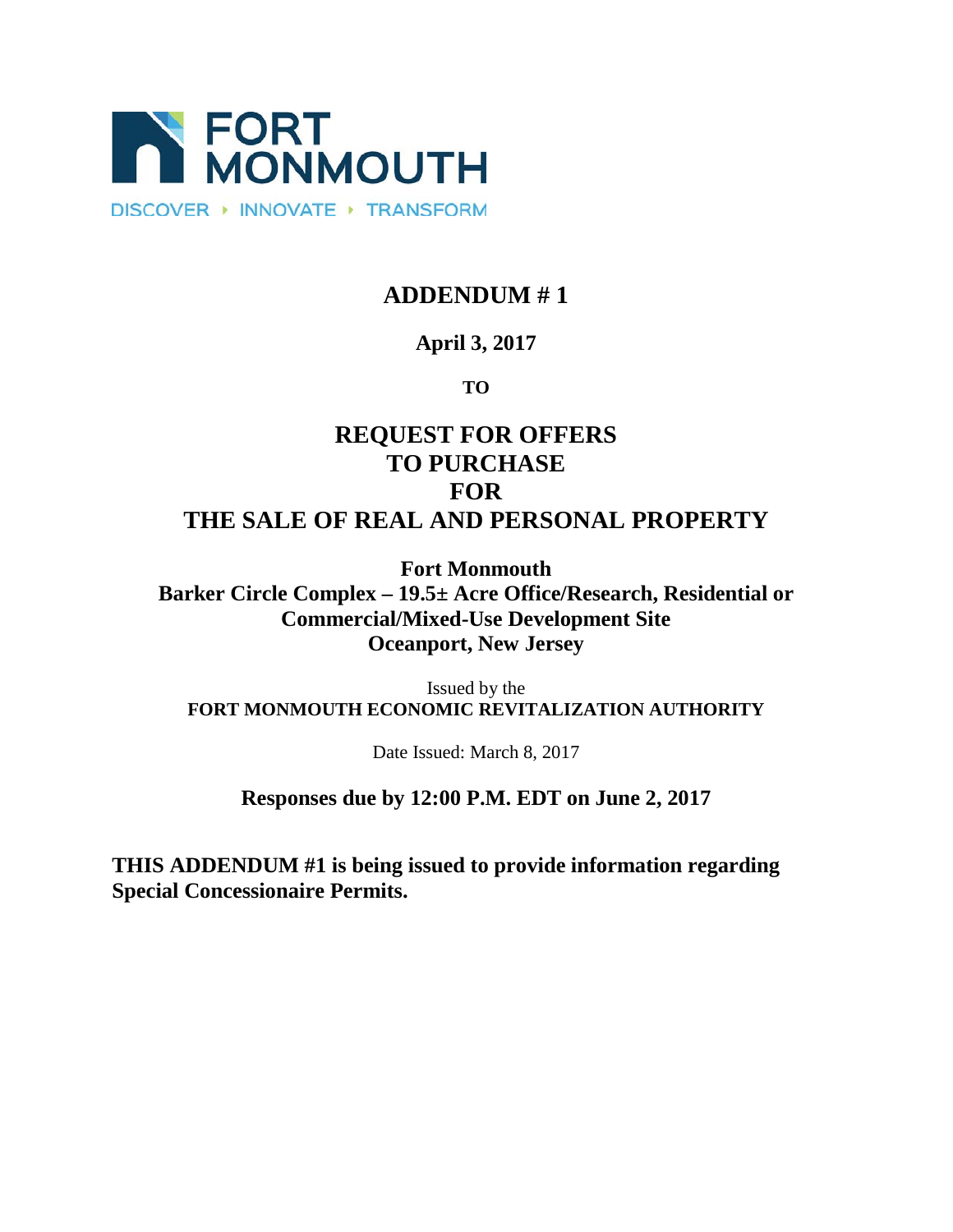### **Addendum #1 to Barker Circle RFOTP regarding Special Concessionaire Permits**

Pursuant to New Jersey state law and regulations, alcoholic beverages may be sold in buildings situated on land owned or under the control of FMERA or other State entities provided that the Director of the New Jersey Division of Alcoholic Beverage Control ("ABC") issues a "Special Concessionaire Permit." (See N.J.S.A. 33:1-42; N.J.A.C. 13:2-5.2). Special Concessionaire Permits are issued by ABC to eligible applicants on an annual basis for a fee of \$2,000 per year provided that the applicant has entered into a contract with the State entity that owns the land (i.e. FMERA) authorizing the applicant to serve alcoholic beverages to the public.

FMERA is agreeable to alcoholic beverages being served in Building 282, the Main Post Firehouse, and/or Building 275, Kaplan Hall. Potential Purchasers who plan to apply for a State Concessionaire Permit to serve alcohol in either or both of these buildings should so indicate in their Offers. FMERA will consider Offers that propose to purchase Buildings 282 and/or 275 along with the balance of the Property, but lease the ground under either or both buildings from FMERA on a long-term basis so that the underlying land remains owned by FMERA and the buildings are potentially eligible for a Special Concessionaire Permit. The selected bidder could then apply to ABC to serve alcohol under a State Concessionaire Permit, subject to the approval of the ABC. FMERA would deed the underlying land to the selected bidder upon the expiration of the ground lease term or upon such earlier date that may be specified in the ground lease. A specimen form of Ground Lease Agreement is attached as **Exhibit A** to this addendum. Proposed Purchasers who plan to apply for a State Concessionaire Permit will be responsible for ensuring that the buildings are eligible for the Permit. Bidders should note that if FMERA retains ownership of any portion of the Property and ground leases it to the selected bidder, the selected bidder will be obligated to pay workers employed to install, construct, renovate, refurbish or maintain any improvements on that portion of the Property not less than the prevailing wage rate for the particular trade in the Monmouth County area, as required by N.J.S.A. 34:11-56.26. This requirement will continue for the duration of the ground lease.

A Potential Purchaser who opts to propose a ground lease for Building 282 and/or Building 275 should offer to pay the full value it ascribes to the Property, including Building 282 and Building 275, at the closing of title, with ground lease payments to be negotiated between the parties.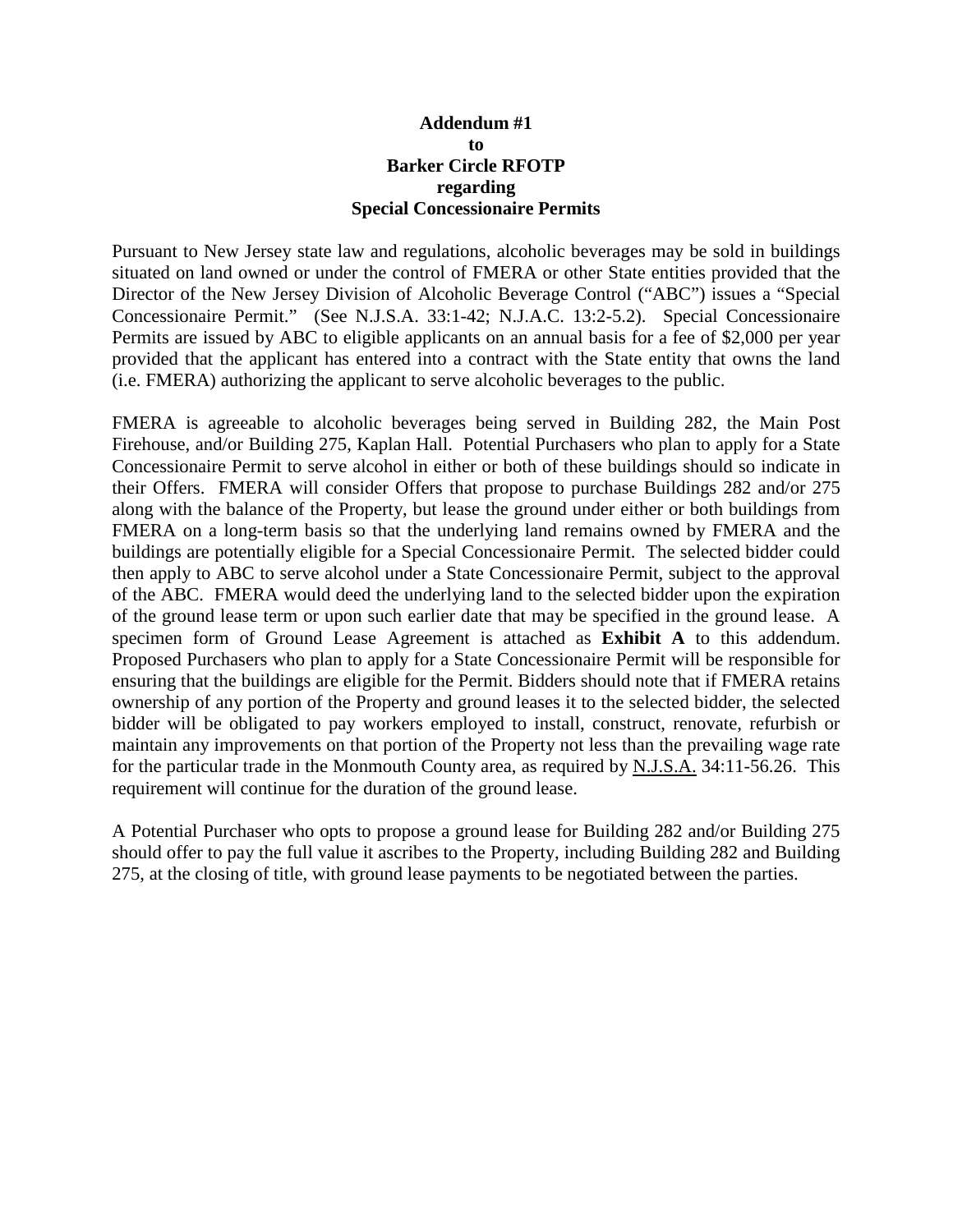### **EXHIBIT A to Addendum #1 to Barker Circle Request for Offers to Purchase**

### **FORT MONMOUTH ECONOMIC REVITALIZATION AUTHORITY**

#### **GROUND LEASE AGREEMENT**

THIS **GROUND LEASE AGREEMENT** (this "Lease" or this "Agreement") made and executed this day of  $\qquad \qquad$ , 201, by and between the FORT MONMOUTH ECONOMIC REVITALIZATION AUTHORITY ("Lessor" or "FMERA"), an instrumentality of the State of New Jersey, with an address at 502 Brewer Avenue, P.O. Box 267, Oceanport, New Jersey 07757, and \_\_\_\_\_\_\_\_\_\_\_\_\_\_\_\_\_\_\_\_\_\_\_\_\_\_\_\_\_("Lessee"), a \_\_\_\_\_\_\_\_\_\_\_\_\_\_\_\_ [type of entity and State of formation], with an office at \_\_\_\_\_\_\_\_\_\_\_\_\_\_\_\_\_\_\_\_\_\_\_\_\_\_\_\_\_\_\_\_\_\_\_\_\_\_\_\_\_\_\_\_\_\_\_.

#### **WITNESSETH:**

WHEREAS, on behalf of the United States Secretary of Defense, the Office of Economic Adjustment recognizes Lessor as the Local Redevelopment Authority for Fort Monmouth, located in the Boroughs of Oceanport, Eatontown and Tinton Falls, New Jersey;

WHEREAS, Lessor is the owner of the Premises (defined below) pursuant to that certain Quitclaim Deed from the Department of the Army to FMERA (the "Army Deed") recorded on November 28, 2016 at OR 9199, Page 6736 et seq.;

WHEREAS, Lessor and Lessee have entered into a certain Purchase and Sale and Redevelopment Agreement (the "PSARA") dated whereby Lessor agreed to sell and Lessee agreed to purchase and redevelop the land and improvements (the "Property") as described more fully therein;

WHEREAS, by Quitclaim Deed of even date herewith and pursuant to the PSARA, Lessor conveyed to Lessee: (i) the Property surrounding the Premises; and (ii) Building (the "Building") which is situated on the Premises;

WHEREAS, the Premises is the land situated beneath the Building; and

WHEREAS, Ground Lessor desires to ground lease the Premises to Lessee and Lessee desires to ground lease the Premises from Lessor pursuant to the terms of this Agreement.

NOW, THEREFORE, in consideration of the mutual exchange of promises and covenants contained herein, and other good and valuable consideration, the receipt and sufficiency of which are hereby acknowledged, and intending to be legally bound hereby, Lessee and Lessor agree as follows: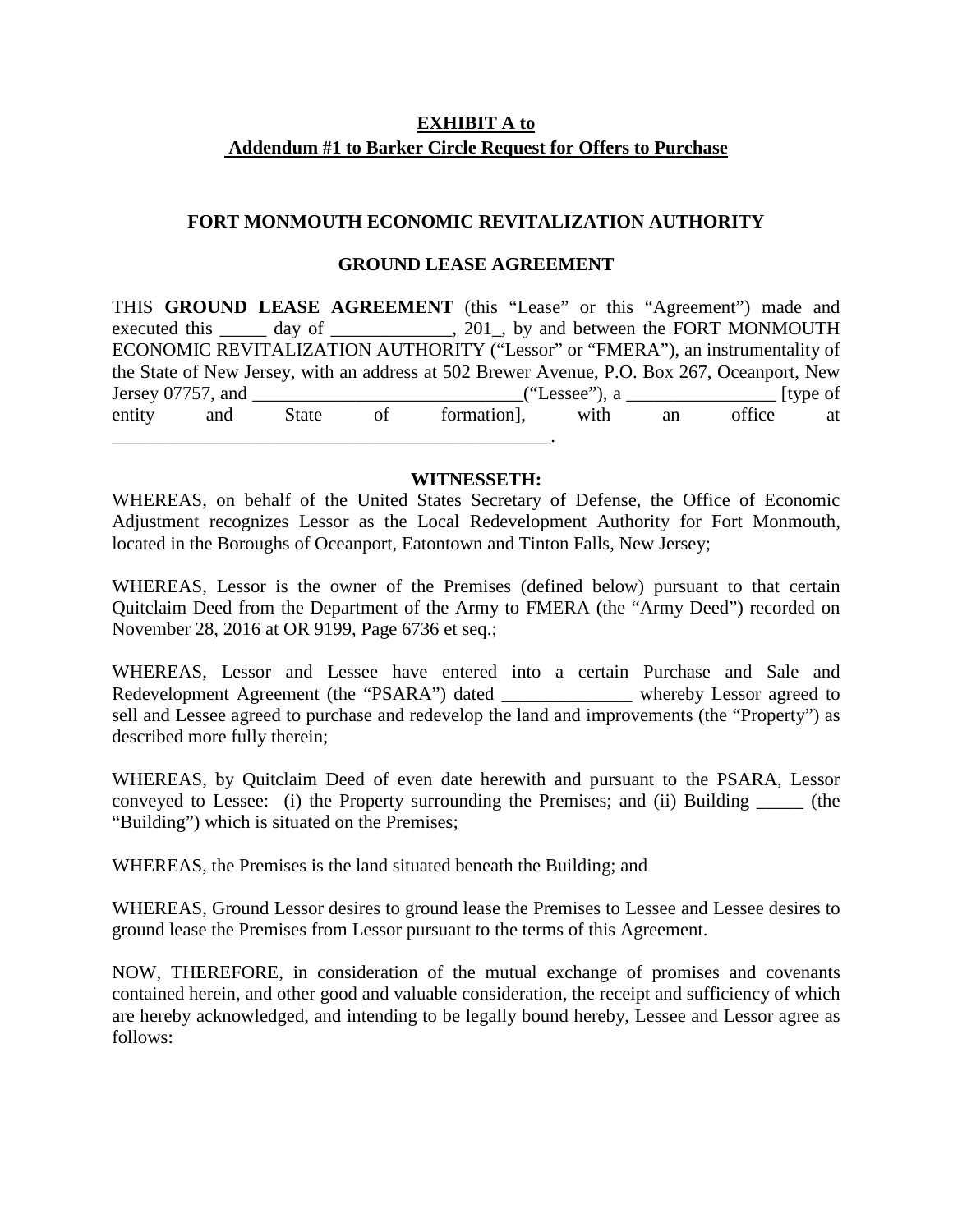1. Demise:

A. Subject to the terms and conditions of this Agreement, Lessor hereby leases to Lessee that portion of the property situated beneath the Building referenced as portion of Block \_\_\_, Lot \_\_\_ on the Tax Map of the Borough of Oceanport, Monmouth County, New Jersey, and set forth in the description attached hereto as Exhibit "A" (the "Premises") for the sole purpose of renovating and operating a \_\_\_\_\_\_\_\_\_\_\_\_\_\_\_\_\_\_\_\_\_\_\_\_\_ (the "Facility"), as set forth in greater detail in the PSARA.

B. The demise of the Premises is and shall at all times be subject and subordinate to the terms, restrictions and covenants of the Army Deed; including, but not limited: to Section 1 – Property Covered by Notice, Description, Access Rights, and Covenants Made Pursuant to Section 120(h)(3)(A) of the Comprehensive Environmental Response, Compensation, and Liability Act of 1980, as amended (42 U.S.C. 9620(h)(3)(A)); Section 4 - Post-Transfer Discovery of Contamination and Release of Liability; and Section 6 - Notice of Historic Property and Preservation Covenant with the same force and legal effect as if those provisions of the Army Deed had been set forth herein at length.

2. Permissible Uses of the Premises: Lessee covenants that it will use the Premises solely for the renovation and operation of the Facility, unless additional or other uses are expressly approved by Lessor in advance and in writing, which approval shall be commercially reasonable and timely provided that such other uses comply with the FMERA Reuse and Redevelopment Plan, as may be amended from time to time. In connection with the foregoing uses, Lessee shall obtain all necessary licenses, permits, insurance coverages, and shall comply with all applicable laws, regulations, ordinances, and codes.

3. Condition of the Premises: Lessor shall deliver the Premises to Lessee in "as is" condition. Lessor makes no warranties or representations regarding the adequacy of the Premises for Lessee's intended use, and Lessee attests that it has not relied on any such representation or warranty.

4. Rent: Commencing on the date of the execution of this Lease and on each anniversary of said date, Lessee covenants that it shall pay rent to Lessor in the amount of \_\_\_\_\_\_\_\_\_\_\_\_\_\_\_\_\_\_\_\_\_\_\_\_\_\_ Dollars (\$\_\_\_\_\_\_\_) annually. All rental payments must be made at the address of Lessor, as set forth in Paragraph 38, or such other place as may be designated by Lessor.

5. Representations and Warranties of Lessor: Notwithstanding the foregoing, Lessor makes the following representations and warranties to and for the benefit of Lessee:

A. No further action or approval is required for this Agreement to be binding upon Lessor and enforceable against it in accordance with its terms.

B. Lessor has good and marketable title to the Premises, subject only to Permitted Encumbrances (as hereinafter defined).

C. Lessor has the legal right and authority to lease the Premises to Lessee without the consent of any third party.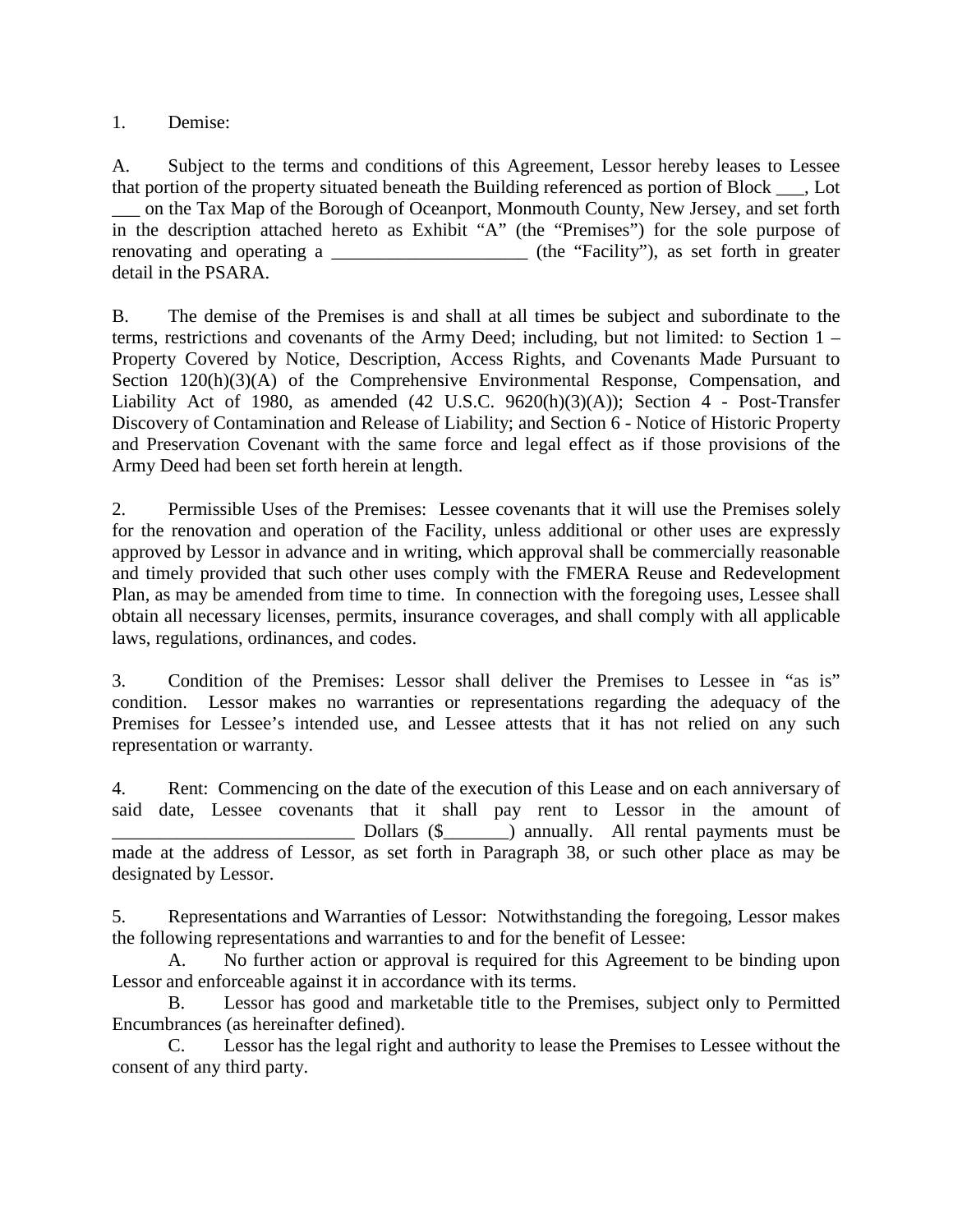D. At the time of the execution of this Agreement, Lessor is not in default with respect to any order, writ, injunction or decree of any court or governmental entity having jurisdiction over Lessor which could result in any material adverse change in the Premises or Lessor's ability to lease the Premises to Lessee.

6. Representations and Warranties of Lessee: Lessee represents and warrants that:

A. Lessee is a \_\_\_\_\_\_\_\_\_\_\_\_\_\_, and is duly formed and organized, validly existing, and in good standing under the laws of the State of  $\frac{1}{\sqrt{1-\frac{1}{n}}}\frac{1}{\sqrt{1-\frac{1}{n}}}\frac{1}{\sqrt{1-\frac{1}{n}}}\frac{1}{\sqrt{1-\frac{1}{n}}}\frac{1}{\sqrt{1-\frac{1}{n}}}\frac{1}{\sqrt{1-\frac{1}{n}}}\frac{1}{\sqrt{1-\frac{1}{n}}}\frac{1}{\sqrt{1-\frac{1}{n}}}\frac{1}{\sqrt{1-\frac{1}{n}}}\frac{1}{\sqrt{1-\frac{1}{$ 

B. Lessee has all requisite power and authority to execute, deliver, and perform its obligations under this Agreement;

C. The execution, delivery, and performance of this Agreement have been duly authorized by the board of directors of Lessee; and

D. All work performed by or on behalf of Lessee pursuant to this Agreement shall be performed in accordance with industry standards and practices that are applicable to the performance of such work.

7. Term: This Agreement shall commence upon the execution hereof by Lessee and Lessor and continue thereafter for a period of \_\_\_\_\_\_\_\_\_\_ (\_) years (the "Term"), unless sooner terminated in accordance with Paragraph 24 of this Agreement.

8. Prevailing Wages: As required by N.J.S.A. 34:11-56.26, workers employed to install, construct, renovate, refurbish or maintain the Improvements (defined below) shall be paid not less than the prevailing wage rate for the particular trade in the Monmouth County area.

9. Design and Renovation of Improvements: For purposes of this Agreement, "Improvements" means all temporary and permanent structures, buildings, sidewalks, driveways, loading areas, fixtures, equipment, permanently affixed trade fixtures, and all other improvements to be constructed or installed on the Premises or in the Building. Lessee shall be solely responsible for the design and renovation of the Improvements, including but not limited to the Facility, as well as all costs and expenses associated therewith. The design and renovation of the Building shall at all times comply with the Programmatic Agreement between the United States Army and the New Jersey State Historic Preservation Office For the Closure and Disposal of Fort Monmouth, New Jersey. The renovation of the historic Building is also subject to the Historic Preservation Design Guidelines for the Fort Monmouth Historic Resources available at http://www.fortmonmouthnj.com/developerinformation/land-use-regulations/. Lessee shall diligently renovate, or cause the diligent renovation of, the Improvements in a good, safe, and workmanlike manner, in strict conformity with all laws, regulations, ordinances, and codes of governmental authorities having jurisdiction over the work. All permits, certificates and other authorizations shall be obtained by Lessee, at Lessee's sole cost and expense. Lessee shall obtain a final, unconditional certificate of occupancy from the appropriate governmental authority prior to occupying the Building for its permitted use hereunder.

10. Risk of Damage to Property: Lessee is solely liable and responsible for all materials, work, installations, equipment, decorations, and other items that are brought upon or installed in or on the Premises, and Lessor shall have no liability whatsoever in connection therewith.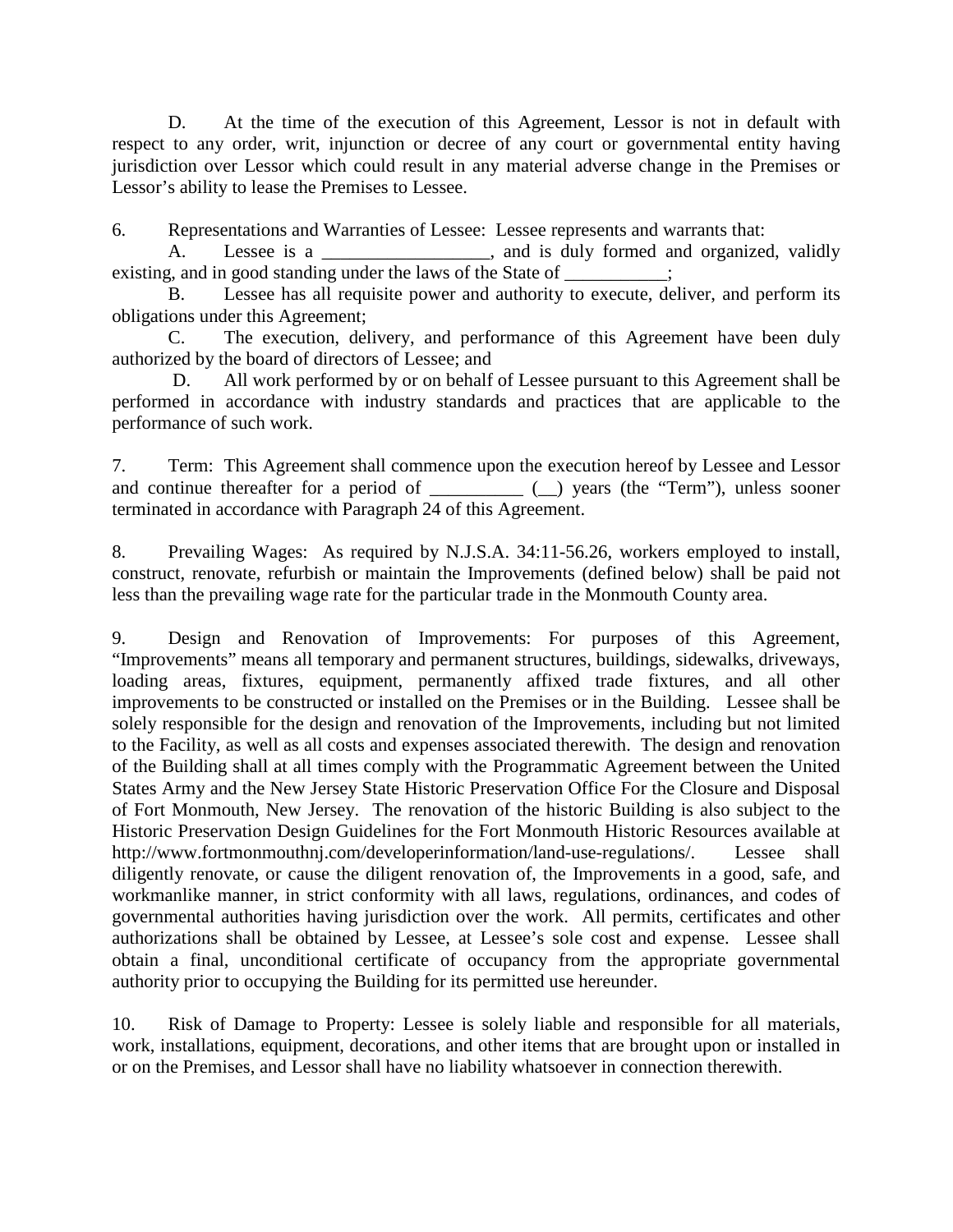11. Signs: Any signs posted by Lessee or its lender(s) or contractor(s) shall be in strict conformance with all applicable codes, ordinances, laws, and regulations.

12. Construction Deadlines: Lessee shall cause the renovation of the Improvements and the Facility to commence no later than \_\_\_\_\_\_\_\_\_\_\_\_\_\_\_\_, and shall cause the Improvements and Facility to be completed no later than

13. Alcoholic Beverages: Lessor agrees to cooperate with Lessee's efforts to obtain a Special Concessionaire Permit from the New Jersey Alcoholic Beverage Commission ("ABC") to serve alcoholic beverages at the Facility provided that Lessee satisfies ABC's criteria for receiving a Special Concessionaire Permit. To that end, Lessor agrees to enter into contract(s) with Lessee authorizing Lessee to sell alcoholic beverages in the Building.

14. Ownership of Improvements and Facility: Lessee shall own the Building, the Improvements and the Facility during the entire Term of this Lease.

15. Permitted Encumbrances: The Premises are being leased, and Lessee agrees to accept the Premises, subject to the following encumbrances to the extent that they affect the Premises, which encumbrances shall be deemed to be "Permitted Encumbrances" under this Lease:

A. Zoning regulations and ordinances, building restrictions and regulations of the FMERA Land Use Regulations (N.J.A.C. 19:31-3 et seq.);

B. The Fort Monmouth Reuse and Redevelopment Plan, as may be amended by FMERA from time to time:

C. The lien of any real estate taxes, special assessments, water frontage and/or meter charges, and sewer rents not yet due and owing;

D. Any encroachments of any building or improvement, if any, upon, under or above any street or highway or any adjoining property, and any similar encroachment projecting upon, under or above the Premises;

E. The lien of any assessment which is or may become payable in annual installments, of which any installment is then a charge or a lien, provided that apportionment thereof is made on the date hereof, and any assessments or pending assessments for which a lien or liens have not yet been filed or recorded in the appropriate offices;

F. Any party walls and party wall agreements of record;

G. Any state of facts that an accurate survey would show, provided that such state of facts (except as otherwise set forth herein) does not render title uninsurable;

H. Any covenants, restrictions and easements of record;

I. The provisions, if applicable, of any wetlands, coastal wetlands or historical district statutes, ordinances, laws, rules and regulations;

J. Rights of any electric, gas, steam, telephone, cable, water and any other utility companies to lay, maintain, install and repair pipes, lines, poles, conduits, cables, boxes, and related equipment upon, under and above the Premises; and

K. The standard printed exceptions contained in any policy of title insurance issued to Lessee by the Title Company.

16. Utilities: Subject to Lessor's obligation to provide utility service to the Property, Lessee shall be solely responsible for connecting all necessary utility services to the Premises, as well as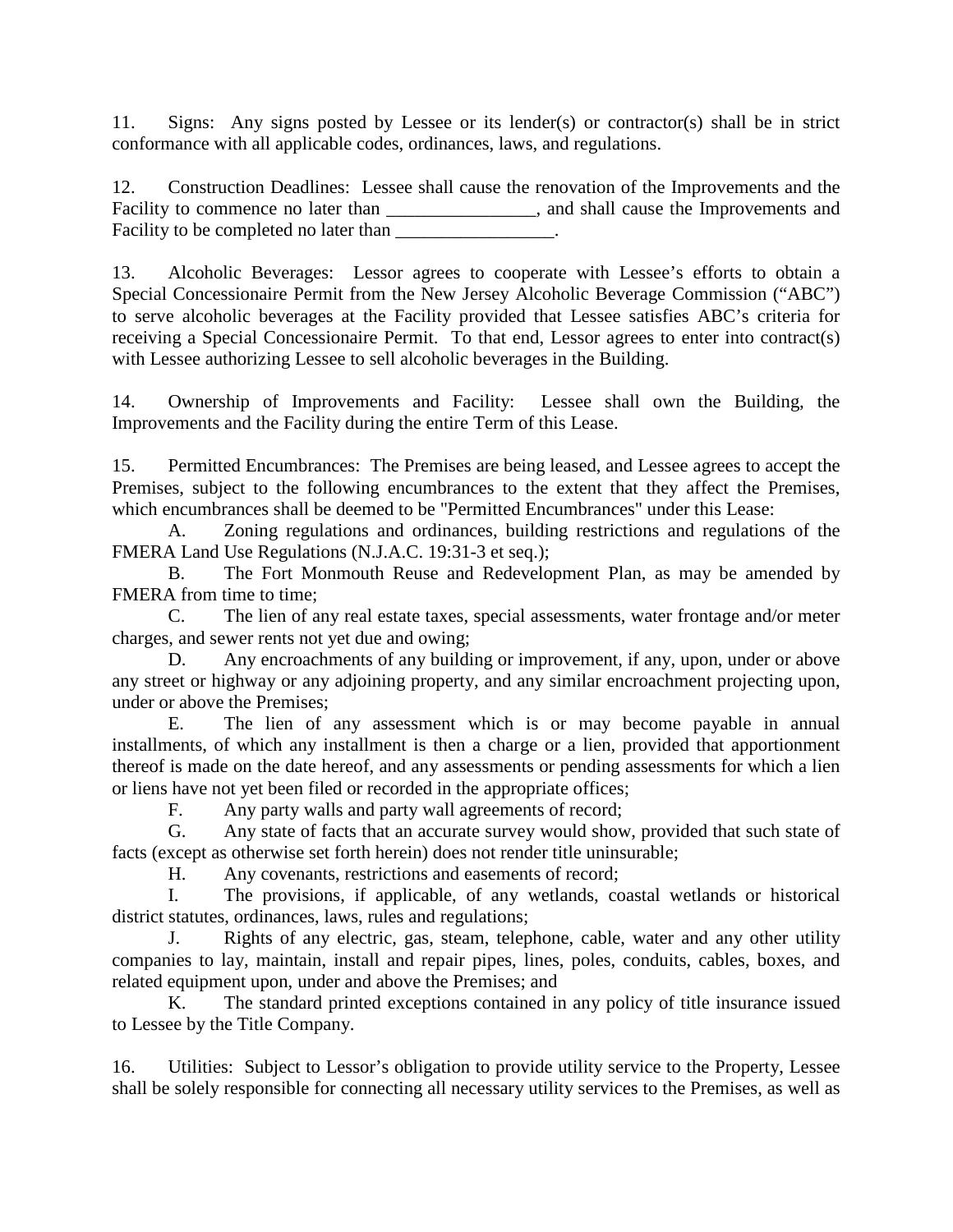all costs and expenses associated therewith. Lessee shall arrange for all utilities servicing the Property to be separately metered and billed to Lessee. Lessee shall pay, before any interest or penalty shall accrue thereon, all utility charges (including, but not limited to, water, sewer, gas, electricity, telephone, cable, satellite, and communication services) for services used, rendered, or consumed by Lessee during the Term of this Lease.

17. Payments in Lieu of Taxes: Lessee shall pay, prior to the date on which they are due, all payments in lieu of taxes, assessments and special assessments imposed on the Premises and the Improvements and any other taxes, assessments and special assessments which may be imposed by any other governmental entity with jurisdiction over the Premises and the Improvements. Such payment may be made pursuant to a Payment in Lieu of Taxes agreement with the Borough of Oceanport ("PILOT Payments"). Lessee shall be solely responsible for negotiating such Payment in Lieu of Taxes agreement.

18. Waste: Lessee shall not cause or permit any substantial waste, damage, disfigurement, or injury to the Premises or the Improvements during the Term of this Agreement.

### 19. Return of the Premises: **[NOTE: Either I or II below will apply; not both]**

I. Prior to the expiration or termination of this Agreement, Lessee shall remove all personal property, equipment, and trade fixtures from the Premises. On the date of the expiration or termination of this Agreement, Lessee shall surrender and deliver the Premises to Lessor in the same or better condition than existed on the date of execution of this Agreement, except that the Improvements shall also be surrendered and delivered to Lessor in an "as is" condition. Upon the expiration or termination of this Agreement, the ownership of the Improvements shall vest automatically and exclusively in Lessor, and Lessee shall have no further rights to the Improvements and shall not be entitled to any compensation therefor. The provisions of this Paragraph 12 shall survive the expiration or termination of this Lease.

### **OR**

II. At the earlier of the expiration of this Agreement or Lessee obtaining a plenary retail liquor license issued by the Borough of Oceanport, Lessor shall convey ownership of the Premises to Lessee for One (\$1.00) Dollar.

20. Condemnation: If the whole of the Premises shall be taken by condemnation or other eminent domain proceedings pursuant to any law, this Agreement shall terminate as of the date that possession has been taken, and neither party shall have any further rights or liabilities hereunder. If any portion of the Premises shall be taken by condemnation or other eminent domain proceeding so as to have a material adverse effect on the operation of the Facility, or if, as a result of any such taking, Lessee's rights of ingress and egress to and from the Premises are terminated or substantially restricted thereby, then Lessee shall have the right to terminate this Lease upon not less than thirty (30) days' prior written notice to Lessor. In the event of such termination, the provisions of Paragraph 19 shall apply, in addition to all other rights available under this Agreement or at law or in equity.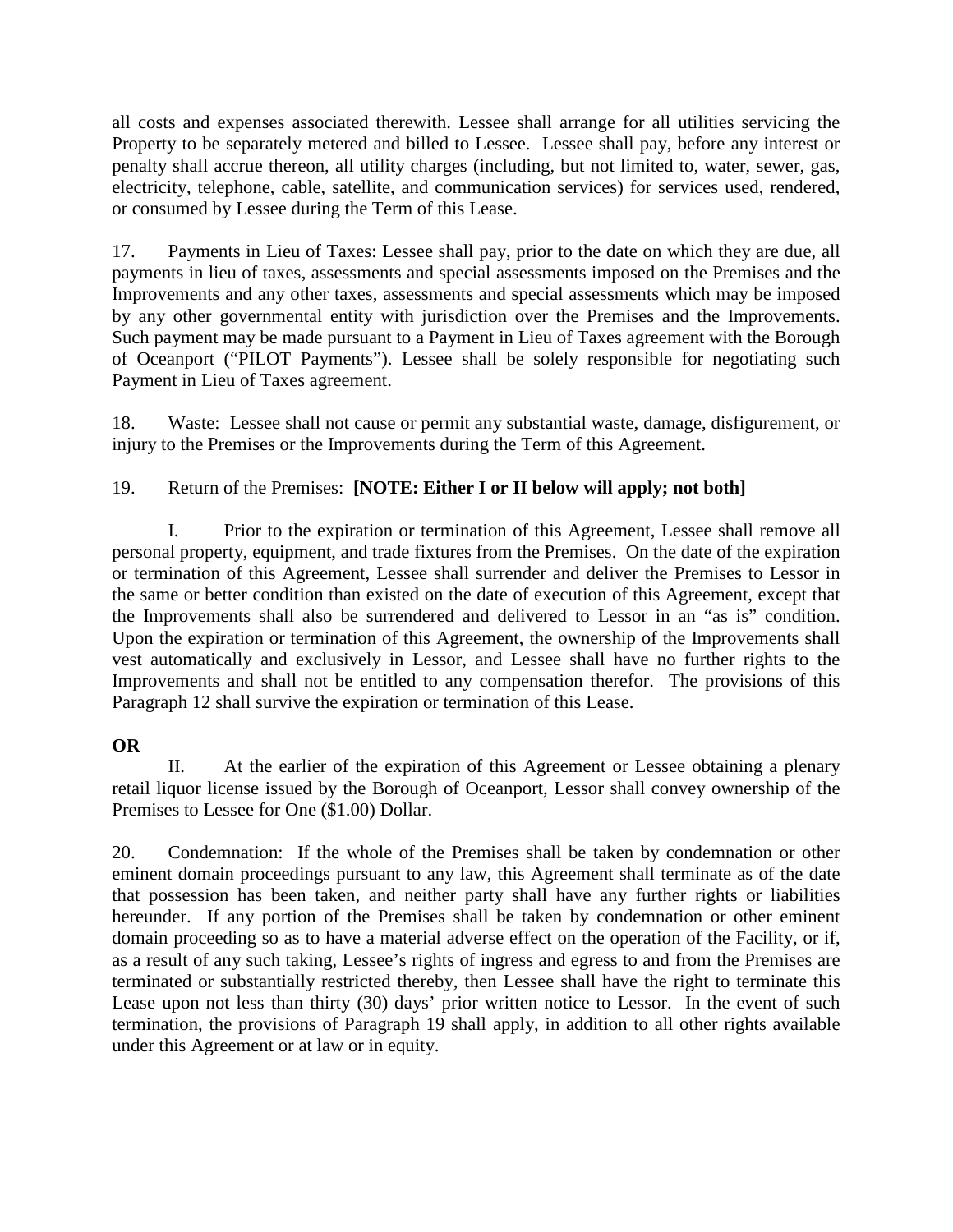A. Right to Award: In the event that either the whole or any part of the Premises is taken by condemnation or eminent domain proceedings, Lessee shall be entitled, at its sole cost and expense, to apply for and prosecute any claim for such taking. Lessee and Lessor shall cooperate with each other to the fullest extent in any such proceedings. If an award is granted as the result of such proceedings, the award shall be distributed in the following manner: (1) an award for the present value, as of the date of the condemnation award, of Lessor's future ownership interest of the land and Improvements after the expiration of the Term of this Agreement shall be paid and awarded to, and be the property of, Lessor; (2) an award for the present value, as of the date of the condemnation award, of the aggregate amount of all rent payments to be made over the remaining balance of the Term hereof, shall be paid and awarded to, and be the property of, Lessor; and (3) the balance of the award shall be paid and awarded to, and be the property of, Lessee, and shall include, but not be limited to, the value of the Improvements, including, but not limited to, any fixtures, equipment, trade fixtures and personal property so taken, any award for relocation costs payable as a result of such taking, and any award for other costs and expenses incurred by Lessee in connection with such taking, including, but not limited to, attorneys' fees and expenses. Items (1) and (2) of the foregoing calculations shall be (i) discounted to present value, using an annual rate of return that is equal to the rate of the United States Treasury Bill, as published in The Wall Street Journal, for the period corresponding to thenremaining Term of this Agreement; and (ii) based upon a valuation that is made by a qualified real estate appraiser to be mutually agreed upon by Lessor and Lessee, and no payments shall be made hereunder unless and until both Lessor and Lessee are satisfied with such calculations and valuation.

21. Net Ground Lease: The parties acknowledge and agree that this Agreement is a net ground lease and that all costs of tenancy, including, but not limited to, environmental remediation, site preparation, construction, utilities, maintenance, repairs, operation, and security, shall be paid by Lessee and not by Lessor. Such costs shall be in addition to all other payments required by this Agreement.

22. Right to Mortgage Leasehold Interest: Upon the prior written approval of Lessor, which shall not be unreasonably withheld or delayed, Lessee shall have the right to mortgage Lessee's leasehold interest in the Premises and Improvements through one or more leasehold mortgages. Lessor agrees to cooperate with Lessee in connection with Lessee's efforts to obtain such financing, and Lessor agrees to make such reasonable changes to this Agreement as may be requested by any holder of a leasehold mortgage (each a "Leasehold Mortgagee"), at Lessee's sole cost and expense, provided that such requested changes do not materially decrease Lessee's obligations or increase Lessor's obligations hereunder, or otherwise have an adverse effect on Lessor.

A. Provision of Mortgage Agreement to Lessor: Lessee must deliver an executed copy of each leasehold mortgage to Lessor within ten (10) days of execution thereof.

B. Additional Rights Available to Leasehold Mortgagee: Upon the submission of a written request to receive notices under this Agreement, the Leasehold Mortgagee shall have the following additional rights: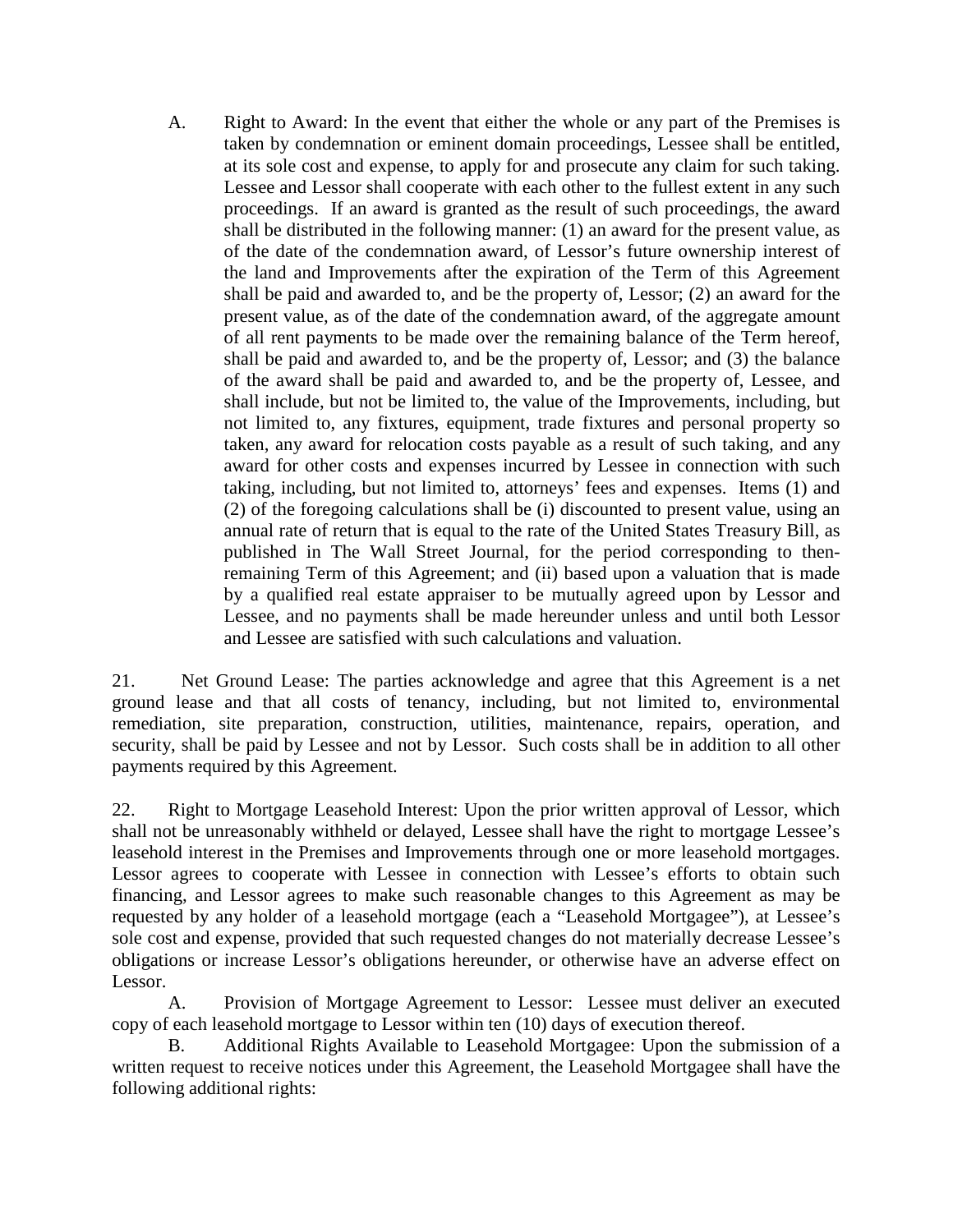a. Notices: Lessor shall send all notices under this Agreement to Lessee and the Leasehold Mortgagee at the same time. All notices to the Leasehold Mortgagee will be deemed given when mailed by certified mail, return receipt requested. No notice given by Lessor to Lessee shall be binding upon the Leasehold Mortgagee unless a copy of the notice was also given to the Leasehold Mortgagee pursuant to this Paragraph 22. The Leasehold Mortgagee may change the address to which notices are sent through the procedure set forth in Paragraph 38.

b. Assignment of Leasehold Mortgage: If the Leasehold Mortgagee assigns the leasehold mortgage, it must provide written notice to Lessor within thirty (30) days of the date of assignment. Said notice must include the name and address of the assignee. Lessor shall not be bound to recognize any assignment of the leasehold mortgage until it receives such written notice, and thereafter, the assignee shall be deemed to be the Leasehold Mortgagee.

c. Consent to Cancellation, Surrender, or Modification: No action or agreement hereafter taken or entered into by Lessee or Lessor to cancel, surrender or modify this Agreement, except in accordance with the express terms hereof, shall be binding upon the Leasehold Mortgagee or affect the lien of such leasehold mortgage, without the prior, written, commercially reasonable consent of such Leasehold Mortgagee.

d. Right to Substitute Performance: Subject to the terms of Paragraph  $22(B)(f)$  below, the Leasehold Mortgagee shall have the right to perform any term, covenant or condition of this Agreement on behalf of Lessee and shall have the right to remedy any default by Lessee hereunder. Lessor shall accept performance by the Leasehold Mortgagee with the same force and effect as if furnished by Lessee; provided, however, that the Leasehold Mortgagee shall not be subrogated to the rights of Lessor. On behalf of Lessee, the Leasehold Mortgagee shall have the right to enforce all claims and rights to the payment of money arising in connection with any rejection or breach of this Lease by Lessor, including, without limitation, all rights to recover damages arising out of such breach or rejection.

Delegation of Rights: Lessee may delegate to the Leasehold Mortgagee the authority to exercise any or all of Lessee's rights hereunder. No such delegation shall be binding upon Lessor unless and until Lessor is provided with a copy of the executed written instrument effecting such delegation; provided, however, that performance by the Leasehold Mortgagee shall be deemed to be performance by Lessee hereunder, even absent such written delegation. Lessor shall be entitled to rely on any notice of delegation that Lessor receives from the Leasehold Mortgagee and shall have no liability to Lessee on account of such reliance.

f. Grace Period for Curing Default without Taking Possession of Premises: If Lessee defaults in the performance of its obligations under this Agreement and said default can be cured by the Leasehold Mortgagee without taking possession of the Premises, Lessor agrees not to terminate Lessee's leasehold estate until:

> $(i)$  In the case of a monetary default, twenty  $(20)$  business days after Lessor has the right to terminate this Agreement; and

> (ii) In the case of a non-monetary default, forty five (45) business days after Lessor has the right to terminate this Agreement.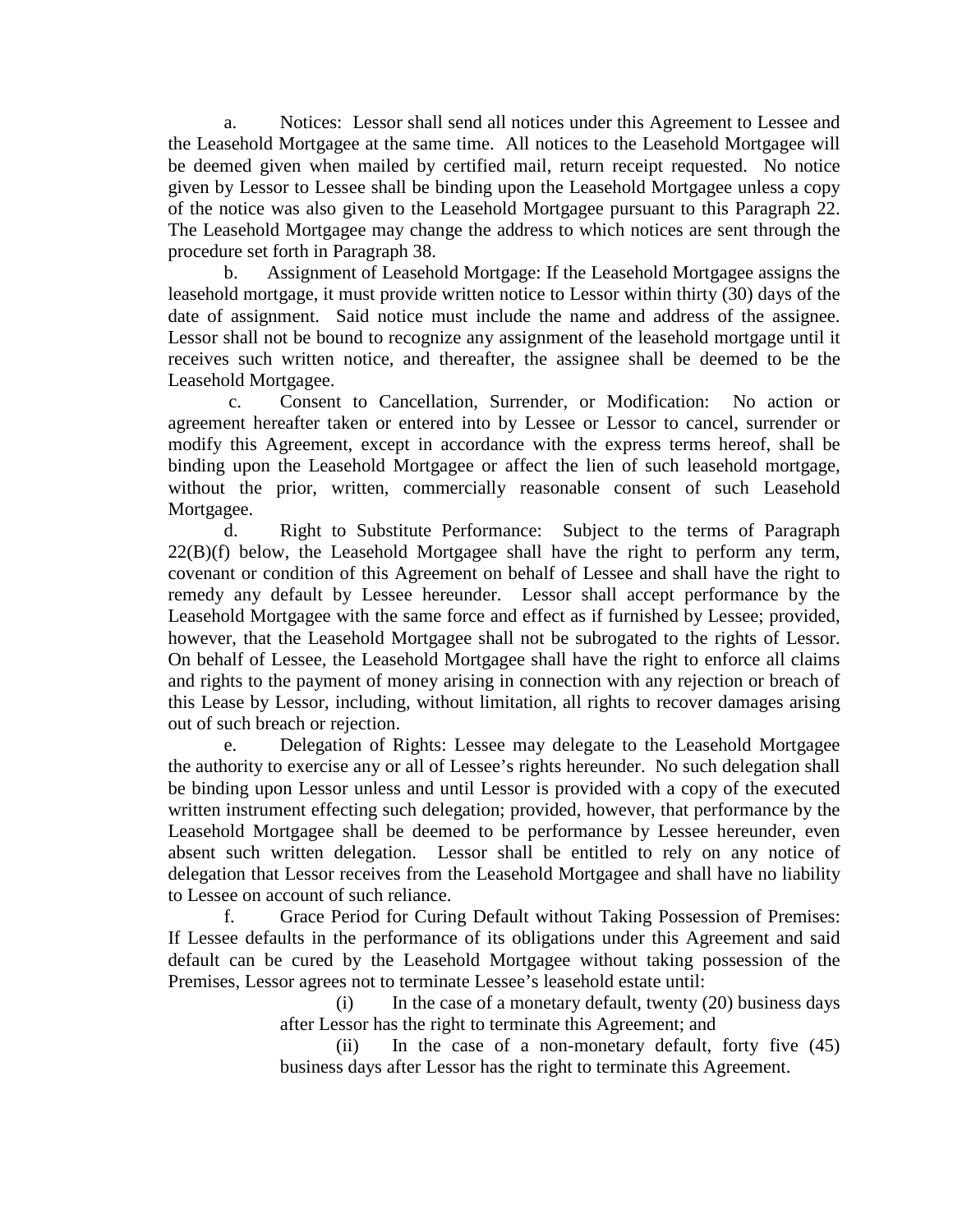g. Grace Period for Taking Possession of Premises: If Lessee defaults in the performance of its obligations under this Agreement and said default cannot be cured by the Leasehold Mortgagee without taking possession of the Premises or if such default is of such a nature that it is not susceptible of being cured by the Leasehold Mortgagee, then Lessor shall not terminate Lessee's leasehold estate so long as:

(i) In the case of a default which cannot be cured without taking possession of the Premises, the Leasehold Mortgagee diligently proceeds to take possession of the Premises and, upon obtaining such possession, diligently proceeds to cure the default;

(ii) In the case of a default which is not susceptible of being cured by the Leasehold Mortgagee, the Leasehold Mortgagee institutes foreclosure proceedings with respect to the leasehold estate and Improvements and diligently prosecutes the foreclosure to completion (unless the Leasehold Mortgagee acquires Lessee's leasehold estate, either in its own name or through a nominee, by assignment in lieu of foreclosure); and

> (iii) The Leasehold Mortgagee shall not be required to continue to proceed to obtain possession, or to continue in possession of the Premises, or to continue to prosecute foreclosure proceedings, if the default is cured. Nothing herein shall preclude Lessor from exercising any of its rights or remedies with respect to any other default by Lessee during any period of such forbearance, but in such event the Leasehold Mortgagee shall have all of the rights and protections hereinabove provided for.

h. Bankruptcy: If the Leasehold Mortgagee, or its nominee, or a purchaser at a foreclosure sale, acquires title to Lessee's leasehold estate hereunder and cures all existing defaults of Lessee within a period of ninety (90) days after taking such title, and if the Leasehold Mortgagee, or purchaser, shall not itself be subject to any bankruptcy or other proceedings which would entitle Lessor to terminate this Lease, then Lessor shall not have the right to terminate this Lease by reason of the existence of bankruptcy or other proceedings relating to any prior holder of Lessee's leasehold estate hereunder.

i. New Lease: In the event that Lessor terminates this Agreement, the Leasehold Mortgagee or, if there are multiple Leasehold Mortgagees, the Leasehold Mortgagee holding the highest priority lien, shall have thirty (30) days to request, in writing, that Lessor enter into a new lease agreement ("New Lease") for the Premises subject to the terms set forth below. If the Leasehold Mortgagee exercises its right to enter into a New Lease, Lessor shall have no obligation to do anything, other than to execute the New Lease as herein provided, to assure the Leasehold Mortgagee good title to the leasehold estate.

j. Terms of the New Lease: The New Lease shall be solely comprised of the terms, covenants, and conditions of this Agreement, except as they may be superseded by the following sub-paragraphs:

> (i) The New Lease shall require the Leasehold Mortgagee to reimburse Lessor for any and all monies reasonably expended by Lessor to preserve or protect the Premises or the Improvements (including, without limitation, the payment of PILOT Payments, taxes, assessments and special assessments), to the extent not paid by Lessee;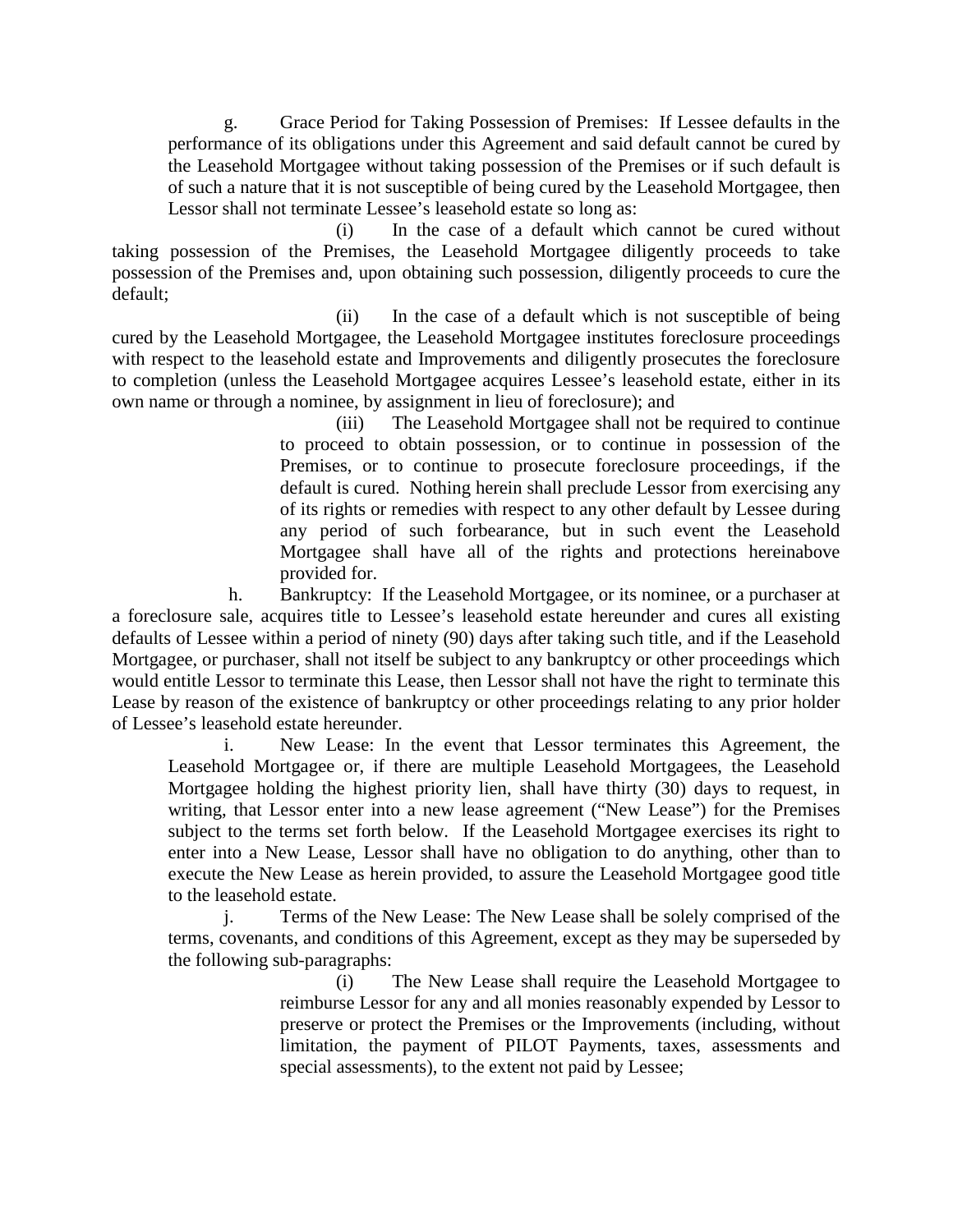(ii) The New Lease shall be deemed to commence, and the rent and all other obligations of the Leasehold Mortgagee under the New Lease shall accrue, as of the date of the termination of this Agreement;

(iii) The term of the New Lease shall continue for the period which would have constituted the remainder of the Term of this Agreement had this Agreement not been terminated; and

(iv) The New Lease and this covenant shall be superior to all rights, liens and interests intervening between the date of this Lease and the granting of the New Lease, and shall be free of any and all rights of Lessee hereunder; provided, Lessor shall have no liability or responsibility for any intervening rights, liens, encumbrances or claims created by or relating to Lessee.

k. Required Payments for Execution of the New Lease by Lessor: The Leasehold Mortgagee shall, simultaneously with the delivery of the New Lease, pay to Lessor the following:

> (i) Any and all monies reasonably expended by Lessor to preserve or protect the Premises or the Improvements (including, without limitation, the payment of PILOT Payments, taxes, assessments and special assessments), to the extent not paid by Lessee ; and

> (ii) All rent and other sums of money due under the New Lease for the period from the date of commencement of the term to the date of delivery of the New Lease; and

> (iii) All costs and expenses, including reasonable attorneys' fees, court costs and litigation expenses, incurred by Lessor in connection with the termination of this Agreement, recovery of possession of the Premises, putting the Premises in good condition and repair, and the preparation, negotiation, execution and delivery of the New Lease.

l. Multiple Leasehold Mortgagees: If, in any instance, more than one Leasehold Mortgagee exercises its right to obtain a New Lease pursuant to this Paragraph 15, then only the Leasehold Mortgagee holding the lien of highest priority shall be entitled to the New Lease free and clear of the rights of all other lienors.

m. Failure to Execute New Lease: If the Leasehold Mortgagee or a Leasehold Mortgagee holding the lien of highest priority exercises its right to obtain a New Lease pursuant to this Paragraph 15, but fails to execute the New Lease when tendered by Lessor, said Leasehold Mortgagee shall have no further rights to a New Lease.

n. No Merger: As long as any leasehold mortgage is in existence, unless all Leasehold Mortgagees shall otherwise expressly consent in writing, fee title to the Premises and the leasehold estate of Lessee therein shall not merge, but shall remain separate and distinct, notwithstanding the acquisition of the fee title or leasehold estate by Lessor, Lessee or a third party.

23. Default by Lessee: The following shall constitute events of default under this Agreement (each an "Event of Default"):

A. Failure to pay rent, utilities, taxes or PILOT Payments, subject to Paragraph 17 hereof, on or before the date that such payment is due, with said failure continuing for a period of forty five (45) consecutive days after such due date;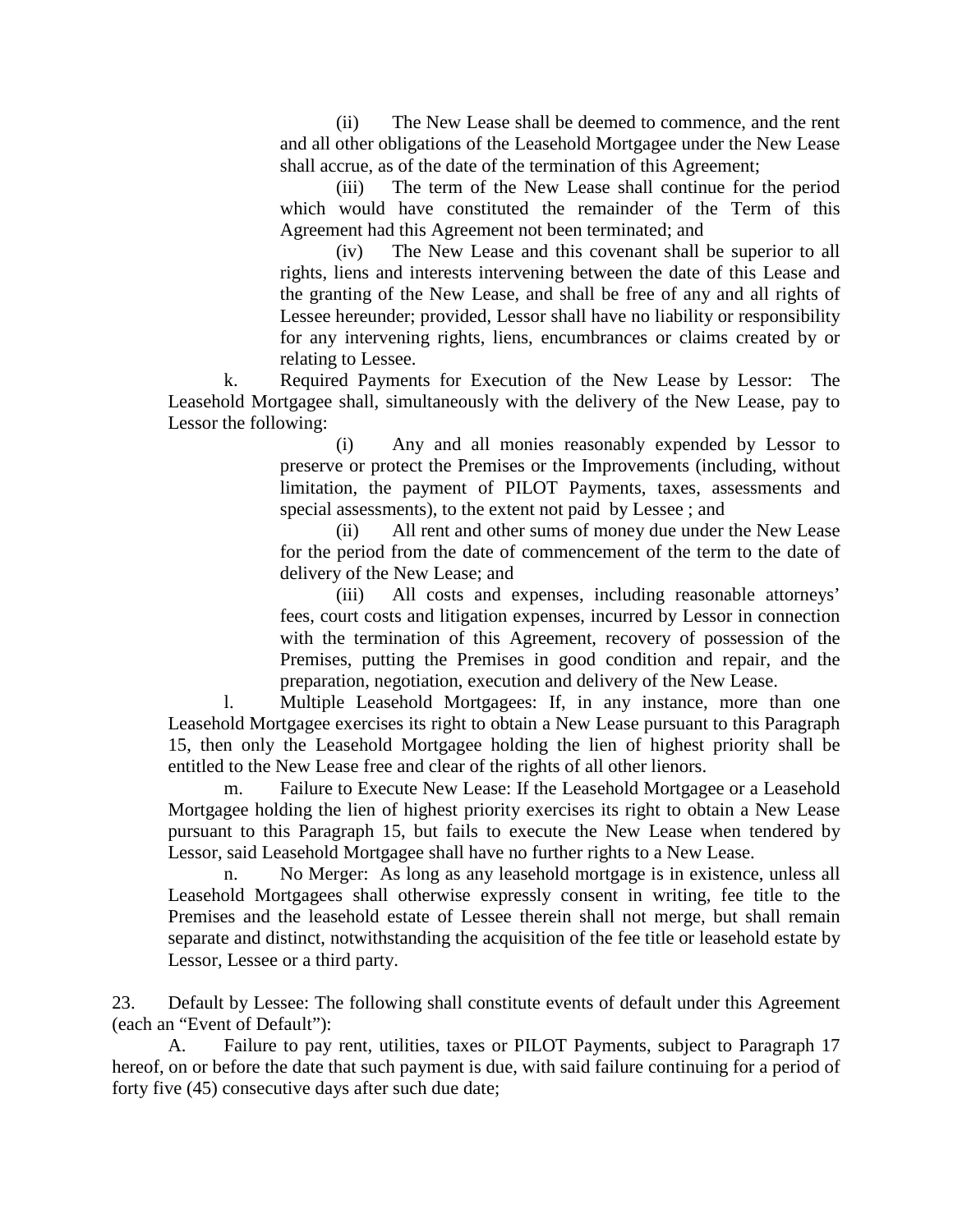B. Failure to renovate and operate the Facility for the purposes and in the manner required by this Agreement, with such failure continuing for a period of forty five (45) days after Lessee receives written notice from Lessor; provided, that the continuation of the failure for forty five (45) days or longer after receipt of the notice shall not constitute an Event of Default if such failure cannot reasonably be cured within that period and Lessee commences such cure within the forty five (45) day period and diligently and continuously prosecutes the cure of such failure to completion; or

C. Failure to timely perform any other material obligation under this Agreement, with such failure continuing for a period of sixty (60) days after Lessee receives written notice from Lessor; provided, that the continuation of the failure for sixty (60) days or longer after receipt of the notice shall not constitute an Event of Default if such failure cannot reasonably be cured within that sixty (60) day period, and Lessee commences such cure within the sixty (60) day period and diligently and continuously prosecutes the cure of such failure to completion.

24. Remedies for Lessee's Default: Upon the happening of an Event of Default by Lessee, as defined in Paragraph 23, and subject to the requirements of Paragraph 22, Lessor shall have the right to terminate this Agreement upon written notice to Lessee and to pursue all other remedies available at law or in equity. In the event that Lessor terminates this Agreement, all rights and interest of Lessee in the Premises and the Improvements shall cease and expire in the same manner and with the same force and effect as if the date specified in such notice of default was the date originally specified herein for the expiration of this Agreement. In the event of such termination, Lessee shall pay to Lessor an amount equal to all rent, utilities, taxes and PILOT Payments which are due and payable as of and through the date of such termination.

25. Default by Lessor: If Lessor defaults in the performance of any of its obligations under this Agreement and such default continues for a period of more than thirty (30) days after receipt of written notice from Lessee specifying such default, or if such default is of a nature as to require more than thirty (30) days for remedy and Lessor fails to commence procedures to cure the default within the thirty (30) day period and diligently and continuously prosecutes the cure of such failure to completion, then Lessee may, in addition to any other remedy available at law or in equity, upon fifteen (15) days' prior written notice, pay and incur any costs and expenses that are necessary to perform the obligation of Lessor specified in such notice and then charge Lessor for same. If Lessor fails to reimburse the aforesaid costs and expenses within thirty (30) days after receipt of the invoice, then Lessee may offset the amount against the next payment of rent. Upon any event of default by Lessor which constitutes an emergency, Lessee may prosecute the cure thereof without prior notice, and Lessor shall likewise reimburse Lessee for the costs and expenses paid and incurred by Lessee in connection therewith; if Lessor fails to reimburse the aforesaid costs and expenses within thirty (30) days after receipt of the invoice, then Lessee may offset the amount against the next payment of rent.

26. Construction Liens: Lessee shall use commercially reasonable efforts not to permit any construction lien or notice of unpaid balance to be filed against the interest of Lessor or Lessee in the Premises, the Facility or the Improvements, by reason of any work, labor, services, or materials supplied to or for the benefit of Lessee, the Premises, or any part thereof, and Lessee agrees to defend, indemnify and save harmless Lessor from and against any such lien. If any such construction lien or notice of unpaid balance shall be filed at any time, Lessee shall cause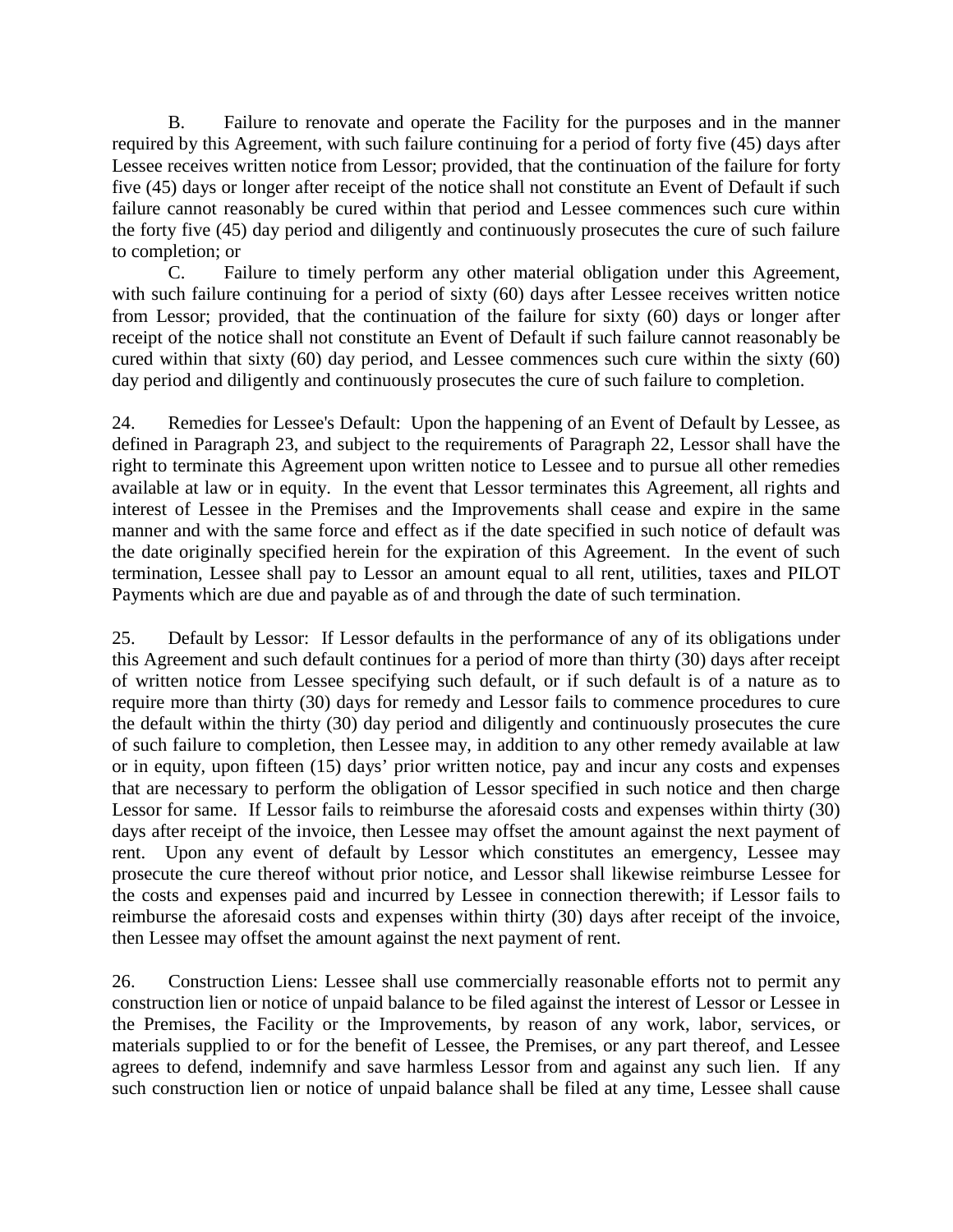the same to be discharged within thirty (30) days; provided, however, if Lessee shall promptly bond the entire amount of such lien with a responsible surety company, Lessee may contest the amount or validity, in whole or in part, of any such lien by appropriate proceedings, diligently prosecuted, and such contest shall defer, for its duration, Lessee's duty hereunder to discharge the same. Upon request by Lessee, Lessor shall, at no cost to Lessor, execute and deliver any and all documents and take any and all actions as shall be reasonably necessary or proper to permit Lessee to bring such proceedings in Lessee's name or on Lessor's behalf to facilitate the conduct of such proceedings by Lessee. Lessee covenants to defend and save harmless Lessor from and against any and all liability for the payment of any cost or expense in connection with any such proceedings.

27. Legal Compliance: Lessee shall comply with all laws, statutes, rules, regulations, ordinances, and codes that govern its use and the operation of the Premises.

28. Not A Joint Venture: Nothing herein contained shall be construed as creating or constituting Lessor and Lessee as co-partners or joint venturers, nor shall anything herein contained be construed in any manner so as to make Lessor or Lessee liable for any debts, defaults, obligations or losses of the other.

29. Indemnification: Lessee agrees to defend, indemnify, protect, save and hold harmless Lessor, its officers, commissioners, directors, members, agents, servants, attorneys, and employees from and against any and all suits, claims, demands and damages, of whatsoever kind or nature, arising from, out of, or in connection with the performance of this Agreement, including, but not limited to, expenditures for and costs of investigations, hiring of expert witnesses, court costs, counsel fees, settlements, judgments or otherwise. Lessee will further defend, indemnify and save Lessor harmless from and against any and all claims against Lessor arising during the Term of this Agreement from any breach or default by Lessee in the performance of any covenant or obligation under this Agreement. The provisions of this Paragraph 29 shall survive the expiration or earlier termination of this Lease.

30. Environmental Matters:

A. Compliance with Environmental Laws: From and after the commencement of this Lease, Lessee shall comply with all applicable Environmental Laws with respect to Lessee's possession, use and occupancy of the Premises. "Environmental Laws" shall mean the Comprehensive Environmental Response Compensation and Liability Act, 42 U.S.C. Section 9601 et seq., as amended by the Superfund Amendments and Reauthorization Act of 1986 (Pub. L. 98-489, 100 Stat. 1613, 1986); the Resource Conservation and Recovery Act, 42 U.S.C. Section 6801 et seq.; the Toxic Substances Control Act, 15 U.S.C. Section 2601; the Clean Water Act, 33 U.S.C. Section 407 et seq.; the Clean Air Act, 42 U.S.C. Section 7901 et seq.; the New Jersey Spill Compensation and Control Act, N.J.S.A. 58:10-23.11, et seq.; the New Jersey Industrial Site Recovery Act, N.J.S.A. 13:1K-6 et seq. ("ISRA"); and any and all other present or future federal, state or local laws, statutes, ordinances, regulations, executive orders or orders of local code officials in any way related to the protection of human health, safety or the environment, and applicable to the Premises or any activities conducted thereon by Lessee.

B. Indemnification: Lessee shall indemnify, defend, save, and hold harmless Lessor of, from and against any and all liability, damage, costs and expenses, including, but not limited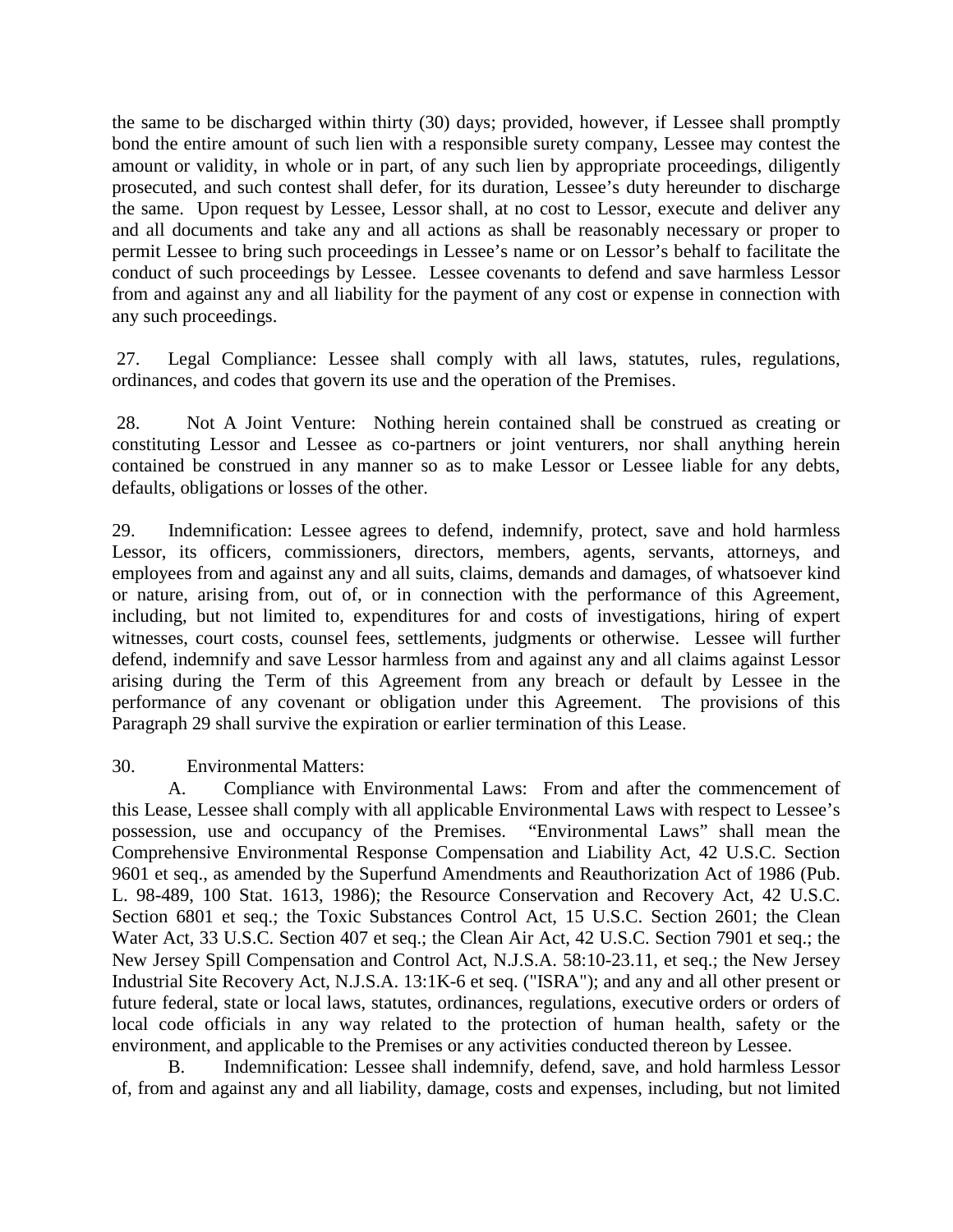to, attorneys' fees and expenses and court costs, incurred by Lessor and arising during the Term of this Lease relating to the environmental condition of the Premises.

C. Environmental Protection Provisions: The Lessee shall neither transfer the Premises, sublease the Premises, nor grant any interest in connection with the Premises without including the Environmental Protection Provisions set forth in Exhibit "B," attached hereto and made a part hereof, and shall require that said provisions be included in all subsequent deeds, easements, transfers or subleases in, of, on, or to the Premises or any portion thereof.

D. Survival: The provisions of this Paragraph 30 shall survive expiration or earlier termination of this Lease.

31. Insurance: To the extent offered by insurance companies authorized to do business in the State of New Jersey, Lessee shall provide evidence of insurance of the prescribed types and minimum amounts set forth below. Unless otherwise specifically noted below, all required insurance policies shall be maintained in full force and effect until the expiration or termination of this Agreement. Each policy shall contain the provision that there will be ten (10) days' prior written notice given to Lessor in the event of any cancellation of, or material change in, the policy. The words "endeavor to" and "but failure to mail such notice shall impose no obligation or liability of any kind upon the insurance company, its agents or representatives" shall be deleted from the certificate form's cancellation provisions. The failure of FMERA to demand such certificate or other evidence of full compliance with the insurance requirements set forth in this Lease or the failure of FMERA to identify a deficiency in the evidence of insurance that is provided hereunder shall not be construed as a waiver of Lessee's obligation to maintain such insurance. If Lessee fails to maintain the insurance as required in this Lease, FMERA shall have the right, but not the obligation, to purchase said insurance at Lessee's cost and expense, after the delivery of five (5) days' advance written notice to Lessee and Lessee's failure to so acquire such insurance. By requiring the insurance herein, FMERA does not represent that the coverage and limits will necessarily be adequate to protect Lessee, and such coverage and limits shall not be deemed to be a limitation on Lessee's liability under the indemnities granted to FMERA in this Lease.

A. Certificates and Policies: Prior to commencing any activities or services under this Agreement, Lessee shall furnish Lessor with insurance certificates evidencing that the required coverages are in effect. Lessee may be required, at a later date and upon specific written request by Lessor, to furnish certified copies of any or all insurance policies. Lessor shall not be liable for the payment of any premiums, deductibles, claims or co-insurance under the foregoing.

B. Insurance Companies: The insurance companies indicated in the certificates shall be authorized to do business in the State of New Jersey, shall have a current A.M. Best rating of no less than A-, VI, and shall be acceptable to Lessor. Neither the approval by Lessor, nor the failure to disapprove, the insurance certificates furnished by Lessee shall release Lessee of and from full responsibility for all liabilities and obligations under this Lease.

C. Minimum Insurance Coverage Amounts: The minimum requirements of insurance to be carried by Lessee shall be as follows:

a. Workers' Compensation and Employers Liability Insurance: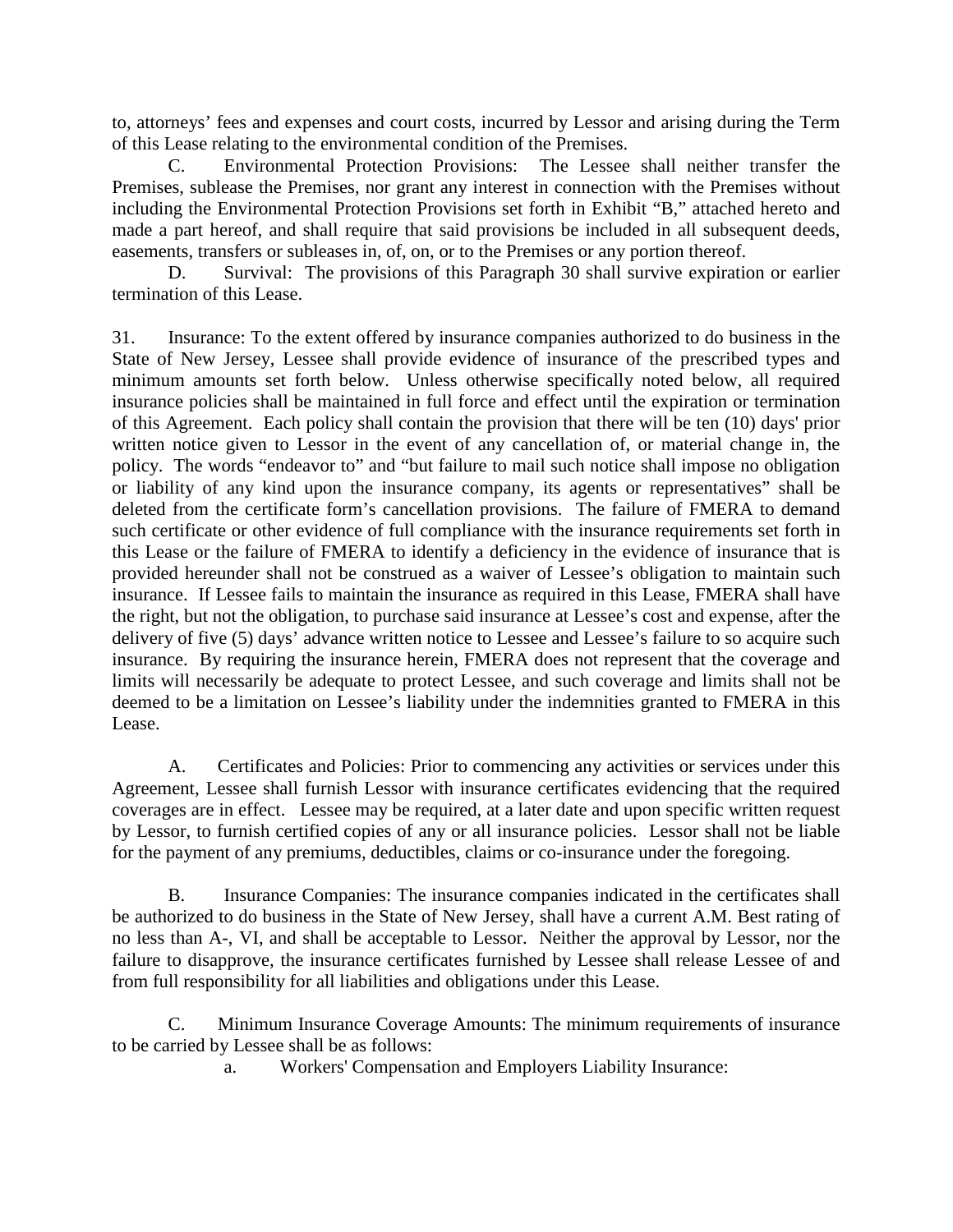(i) Coverage A, Workers' Compensation - Statutory benefits as required by the Workers' Compensation Laws of the State of New Jersey, and reference to such compliance to be made on all certificates of insurance.

b. Commercial General Liability Insurance:

(i) Commercial General Liability Insurance in an amount not less than Three Million Dollars (\$3,000,000.00) each occurrence, or the equivalent, as respects Bodily and Personal Injury and Property Damage in any one occurrence, and Five Million Dollars (\$5,000,000.00) in the aggregate.

c. Builder's Risk Insurance:

(i) Lessee shall purchase and maintain, throughout the period of renovation of the Improvements and until a certificate of occupancy is issued, a Builder's Risk Policy, covering the interests of Lessor, Lessee, and Lessee's contractors, as their interests may appear, which shall insure against physical loss or damage to all property incorporated or to be incorporated in the Improvements, including temporary buildings used for the storage of property to be incorporated into the Improvements. Such insurance shall be in an amount equal to the value of the Improvements on a replacement cost basis. Such insurance shall also cover all property to be incorporated into the Improvements which is stored off-site or in transit.

d. Property Insurance:

(i) Immediately upon the execution and delivery of the certificate of occupancy for the Facility, and thereafter during the entire Term of this Lease, Lessee agrees to provide, without cost or expense to Lessor, property insurance in an amount equal to one hundred percent (100%) of the full replacement cost of the Improvements and providing for protection against the perils insured under the ISO special causes of loss form CP 10 30 00 (or a substitute form providing for equivalent terms and conditions), including flood and earthquake, with a deductible amount of not more than Twenty Five Thousand Dollars (\$25,000.00). All of the policies required by this subparagraph shall name Lessor as loss payee as its interest may appear. Any co-insurance requirements in such policy shall be eliminated through the attachment of an agreed-amount endorsement, the activation of an agreed-value option, or as is otherwise appropriate under the particular policy form.

e. Excess Liability Insurance:

(i) Excess Liability Insurance in an amount not less than Five Million Dollars (\$5,000,000.00).

f. Dram Shop Liquor Liability Insurance:

(i) If alcoholic beverages will be served or sold at the Building, Lessee shall obtain and maintain a commercially reasonable amount 'Dram Shop" liquor liability insurance coverage.

D. Additional Insured Provision: The insurance policies identified above shall include an endorsement naming Lessor as an additional insured on all such policies, including Excess or Umbrella Liability Policies, if applicable.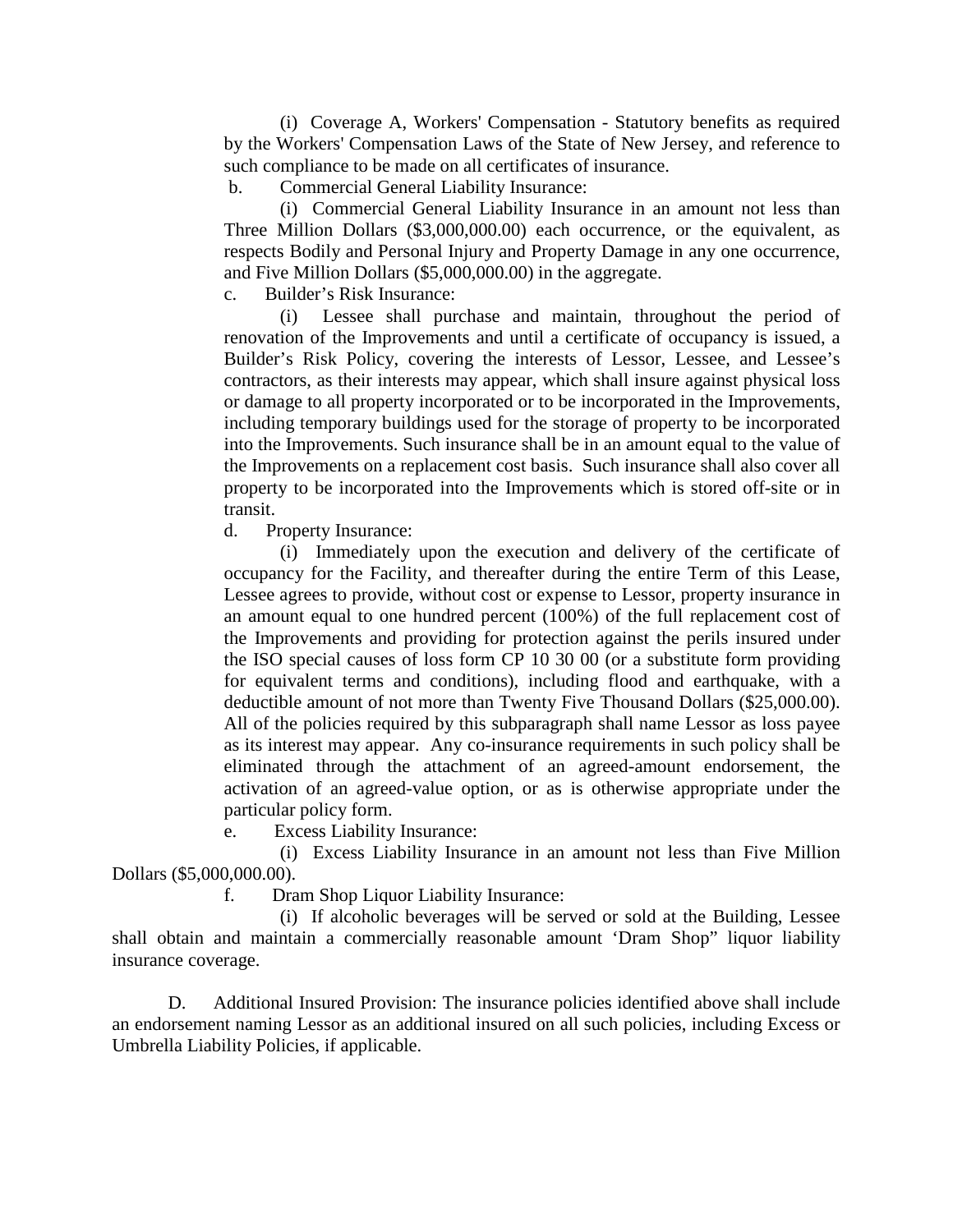E. Primary and Non-Contributory Insurance: The insurance policies identified in Paragraphs  $31(C)(a)$  through  $31(C)(c)$  shall include an endorsement stating that the coverage afforded to the Additional Insured will be primary to any other coverage available to such Additional Insured. Additionally, the coverage specified in this Agreement will be noncontributory on the part of Lessor and, as such, Lessor shall not be liable for the payment of any premiums, deductibles, claims or co-insurance under the foregoing.

F. Certificates of Insurance: Certificates of insurance shall be provided to Lessor in accordance with this Paragraph 31. Lessor reserves the right to require Lessee to furnish certified copies of the original policies of all insurance required under this Agreement at any time upon ten (10) business days' prior written notice to Lessee. All certificates of insurance shall indicate, in the special items section, that the insurance policies outlined in this Paragraph 31 will contain the following endorsements, if applicable: (1) an Additional Insured Endorsement, and (2) a Primary Insurance Endorsement.

G. Mutual Waiver of Subrogation: Both Lessor and Lessee waive any and all rights of recovery, claim, action, or cause of action, against the other, their agents, officers, directors, members and employees, for any injury, loss or damage that may occur in or to the Premises and/or the Improvements or the contents thereof, by reason of fire, the elements or any other cause which could be insured against under the terms of a standard fire and extended coverage insurance policy or commercial umbrella liability insurance policy, regardless of cause or origin. Lessee shall cause any policies of insurance maintained by it hereunder, or required to be maintained by it hereunder, to contain a waiver by the insurers of any rights of subrogation against Lessor. In the event that there is an extra premium for such waiver, Lessee shall bear the cost thereof.

32. Quiet Enjoyment: Lessor covenants and agrees that Lessee, upon paying the rent and performing and observing all of the material covenants, conditions and agreements hereof, shall and may peaceably hold and enjoy the Premises during the Term of this Agreement.

33. Attornment: If Lessor's interest in the Premises is assigned or conveyed by Lessor, whether voluntarily or by operation of law or legislative act, then Lessee shall attorn to the transferee of, or successor to, Lessor's interest in the Premises and recognize such transferee or successor as its landlord under this Agreement. Lessee waives the protection of any statute or rule of law that gives or purports to give Lessee any right to terminate this Agreement or to surrender possession of the Premises upon the transfer of Lessor's interest.

34. Estoppel Certificates: Lessor and Lessee agree, from time to time, upon not less than fifteen (15) days' prior written notice from the other, to execute, acknowledge and deliver to the other a statement, in writing, certifying the following:

A. That this Lease is unmodified and in full force and effect (or if there have been modifications, that this Lease is in full force and effect as modified, and stating the modifications);

B. Whether or not there are then existing any off sets or defenses against the enforcement of any of the terms, covenants or conditions hereof upon the part of Lessor or Lessee to be performed (and, if so, specifying the same);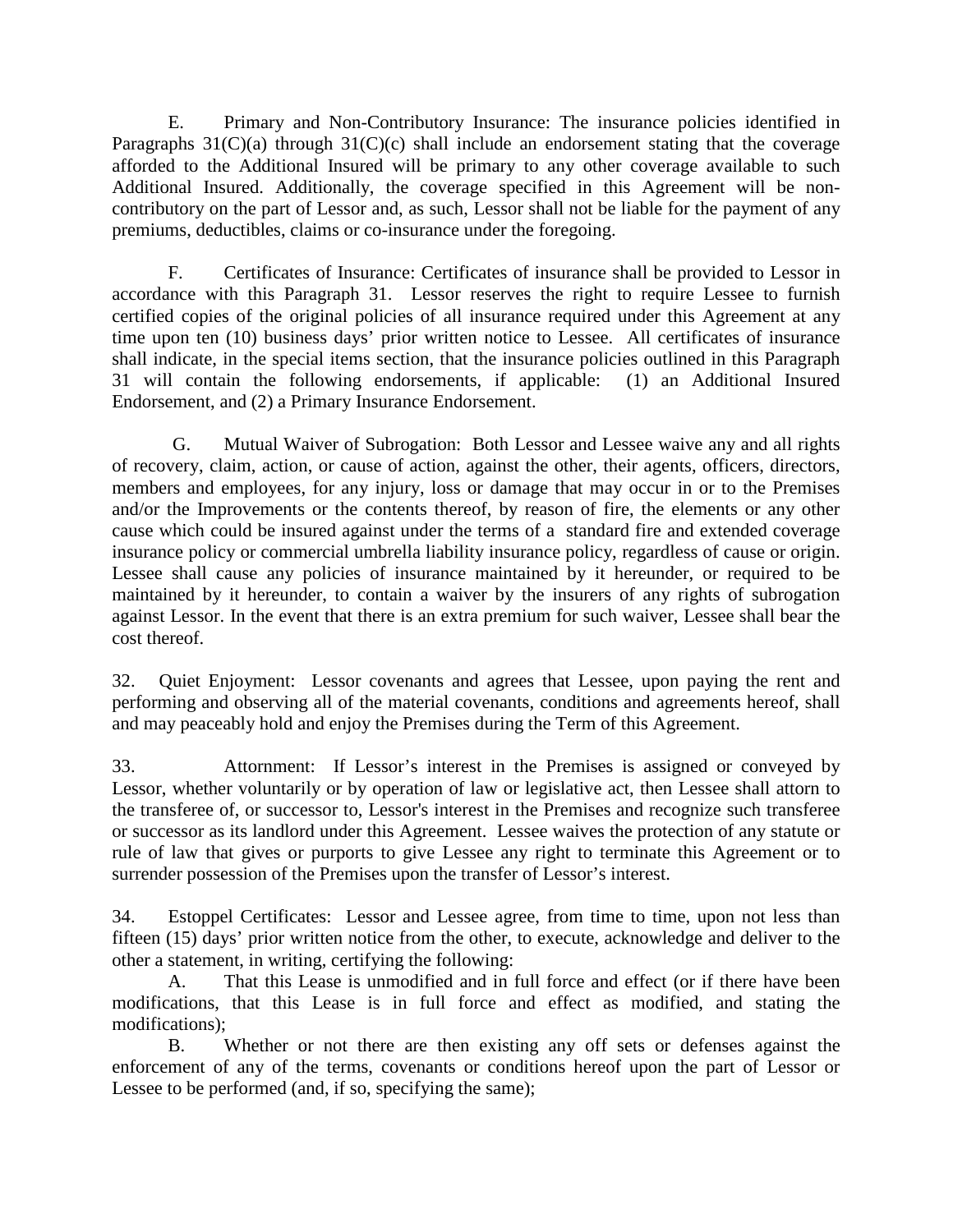C. The dates to which the rent has been paid in advance, if any; and

D. Any other matters that may be requested by the other or a mortgagee or prospective purchaser, it being intended that any such statement that is delivered pursuant to this Paragraph 34 may be relied upon by any prospective purchaser or Leasehold Mortgagee of the Premises.

35. Force Majeure: Whenever a period of time is herein prescribed for the taking of any action, Lessor or Lessee, as the case may be, shall not be liable or responsible for any delays that are a result of governmental action or lack thereof, shortages or unavailability of materials and/or supplies, labor disputes, strikes, slow downs, job actions, picketing, secondary boycotts, fire or other casualty, acts of God, requests of any governmental agencies or authorities, court or administrative orders or regulations, acts of declared or undeclared war, public disorder, riot, or civil commotion.

36. Assignment and Subletting: Except to a Leasehold Mortgagee pursuant to Paragraph 22 hereof, Lessee (and any subsequent Permitted Assignee) shall not, prior to completion of renovation of the Facility and the Improvements, (1) assign this Agreement, or sublet the Premises, or any interest herein or therein, in whole or in part, or (2) transfer, sell, convey or assign any right, title or interest in and to any of the Improvements or the Facility, without the prior written consent of Lessor in each instance, which consent may be granted or withheld in the sole and absolute discretion of Lessor. After the completion of renovation of the Facility and the Improvements, Lessee (and any subsequent Permitted Assignee) shall be permitted to assign this Agreement or any interest herein or to sublet the Premises, in whole or in part, to any assignee/subtenant that is first approved, in writing, by Lessor, which approval shall be commercially reasonable.

37. Application of Laws and Regulations: By entering into this Agreement, Lessor does not consent, either expressly or impliedly, to the jurisdiction or application of any laws, regulations, procedures, or requirements of any governmental, quasi-governmental or other political entity which would otherwise not be applicable to Lessor. This Agreement shall be governed by, and interpreted under, the laws of the State of New Jersey.

38. Notices: Any notice, election, payment, or other communication (hereafter in this Paragraph 38 referred to as "Notices") which Lessor or Lessee shall desire or be required to give pursuant to the provisions of this Agreement must be in writing and shall be sent to the addresses or facsimile numbers set forth below by (a) registered or certified mail, return receipt requested, (b) national overnight courier service, or (c) facsimile transmission. The giving of such Notice shall be deemed complete and effective on the third (3rd) business day after the same is deposited in a United States Post Office with postage charges prepaid with respect to Notice given by part (a) of this Paragraph 38; the next business day after depositing same with a national overnight courier with respect to Notice given by part (b) of this Paragraph 38; and the day sent by facsimile transmission (as evidenced by fax machine confirmation of receipt) with respect to Notice given by part (c) of this Paragraph 38. Any party or Leasehold Mortgagee may designate or change the address to which Notices are to be sent to it by Notice to the other party pursuant to the procedure set forth in this Paragraph 38. The addresses for Notice to each party shall be as follows (or to such other address as such party may theretofore have designated by Notice pursuant to this Paragraph 38).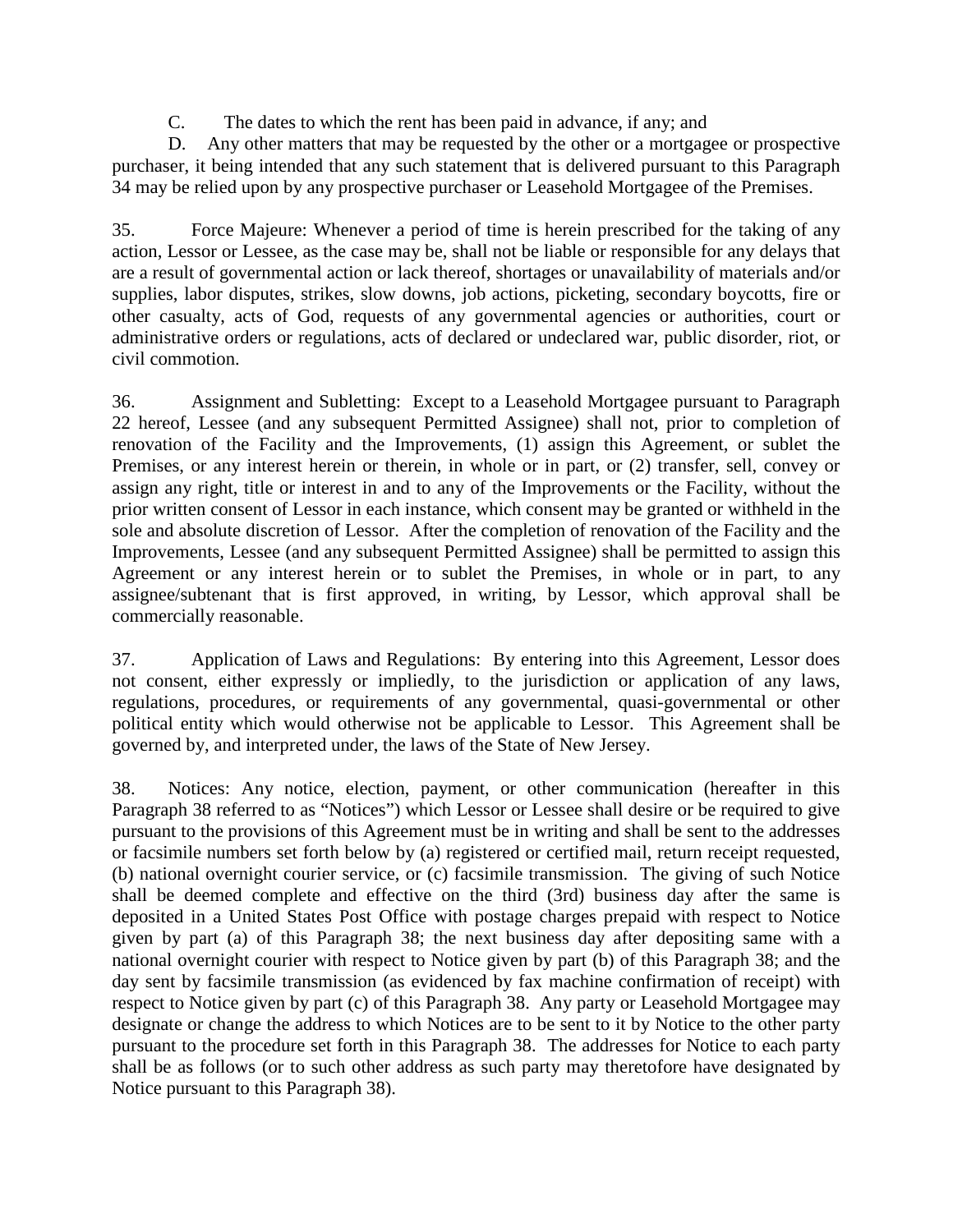If to Lessee:

\_\_\_\_\_\_\_\_\_\_\_\_\_\_\_\_\_\_\_\_\_\_\_\_ Attn: \_\_\_\_\_\_\_\_\_\_\_\_\_\_\_\_\_\_

\_\_\_\_\_\_\_\_\_\_\_\_\_\_\_\_\_\_\_\_\_\_\_\_

\_\_\_\_\_\_\_\_\_\_\_\_\_\_\_\_\_\_\_\_\_\_\_

\_\_\_\_\_\_\_\_\_\_\_\_\_\_\_\_\_\_\_\_\_\_\_\_

With a copy to:

\_\_\_\_\_\_\_\_\_\_\_\_\_\_\_\_\_\_\_\_\_\_\_ Attn:

If to Lessor: Fort Monmouth Economic Revitalization Authority 502 Brewer Avenue P.O. Box 267 Oceanport, New Jersey 07757 Attn: Executive Director

With a copy to: New Jersey Division of Law Hughes Justice Complex 25 Market Street P.O. Box 106 Trenton, New Jersey 08625-0106 Attn: Pension and Financial Transactions Section

39. Amendment: This Agreement may not be amended except upon the written consent of both Lessor and Lessee.

40. Incident Reporting: All accidents or injuries to persons, or any damage to property, occurring as a result of Lessee's use of the Premises pursuant to this Agreement must be reported promptly to FMERA's Executive Director or to another authorized representative of FMERA.

41. Waiver: The failure of either party to insist on the strict performance by the other party of any covenant, term or condition of this Agreement or the failure of any party to exercise any right or remedy under this Agreement shall not constitute a waiver by such party of such performance, right or remedy. The acceptance of rent by Lessor shall not constitute a waiver of any default, breach or failure to perform the covenants, terms and conditions of this Agreement. All waivers, alterations or modifications of any covenants, terms or conditions of this Agreement must be in writing and signed by both parties to be valid. A valid waiver shall be strictly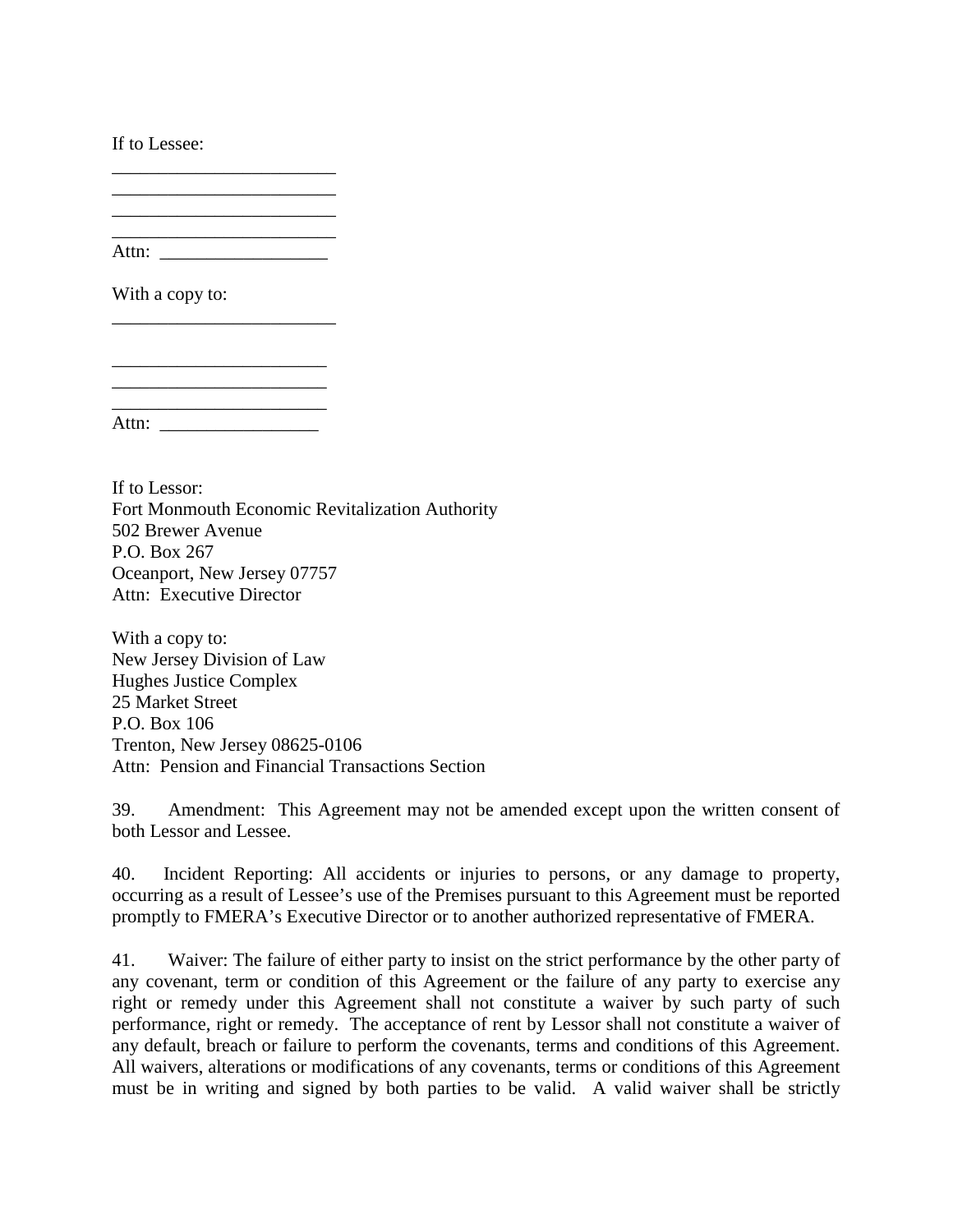construed and shall have no effect on the remainder of this Agreement. A waiver by any party of a breach or default by the other party of any provision of this Agreement shall not be deemed to be a waiver of future compliance therewith, and such provisions shall remain in full force and effect.

42. Captions: All headings preceding the text of the several sections and paragraphs hereof are inserted solely for the convenience and reference of the parties and shall not constitute a part of this Agreement, nor shall they affect the meaning or interpretation thereof.

43. Severability: If any provision of this Agreement shall be invalid or unenforceable, in whole or in part, then such provision and this Agreement shall be deemed and construed to be modified or restricted to the extent, and in the manner, that is necessary to render such provision valid and enforceable, or shall be deemed excised from this Agreement, as the case may require.

44. Modification: Unless otherwise authorized by this Agreement, all modifications must be in writing and signed by both parties to be valid.

45. Entire Agreement: This Agreement and the documents referred to herein set forth all of the promises, agreements, conditions, and understandings between Lessor and Lessee relating to the Premises, and there is no promise, agreement, condition, or understanding, either oral or written, between them other than as is herein set forth.

46. Political Campaign Contributions:

46.1. For the purpose of this Section 46, the following shall be defined as follows:

(a) "Contribution" means a contribution reportable as a recipient under "The New Jersey Campaign Contributions and Expenditures Reporting Act" P.L. 1973, c. 83 (C.10:44A-1 et seq.), and implementing regulations set forth at N.J.A.C. 19:25-7 and N.J.A.C. 19:25-10.1 et seq., a contribution made to a legislative leadership committee, a contribution made to a municipal political party committee or a contribution made to a candidate committee or election fund of any candidate for or holder of the office of Lieutenant Governor. Currently, contributions in excess of \$300 during a reporting period are deemed "reportable" under these laws.

(b) "Business Entity" means: a for-profit entity as follows:

A. in the case of a corporation: the corporation, any officer of the corporation, and any person or business entity that owns or controls 10% or more of the stock of corporation;

B. in the case of a general partnership: the partnership and any

partner;

C. in the case of a limited partnership: the limited partnership and any

partner;

D. in the case of a professional corporation: the professional corporation and any shareholder or officer;

E. in the case of a limited liability company: the limited liability company and any member;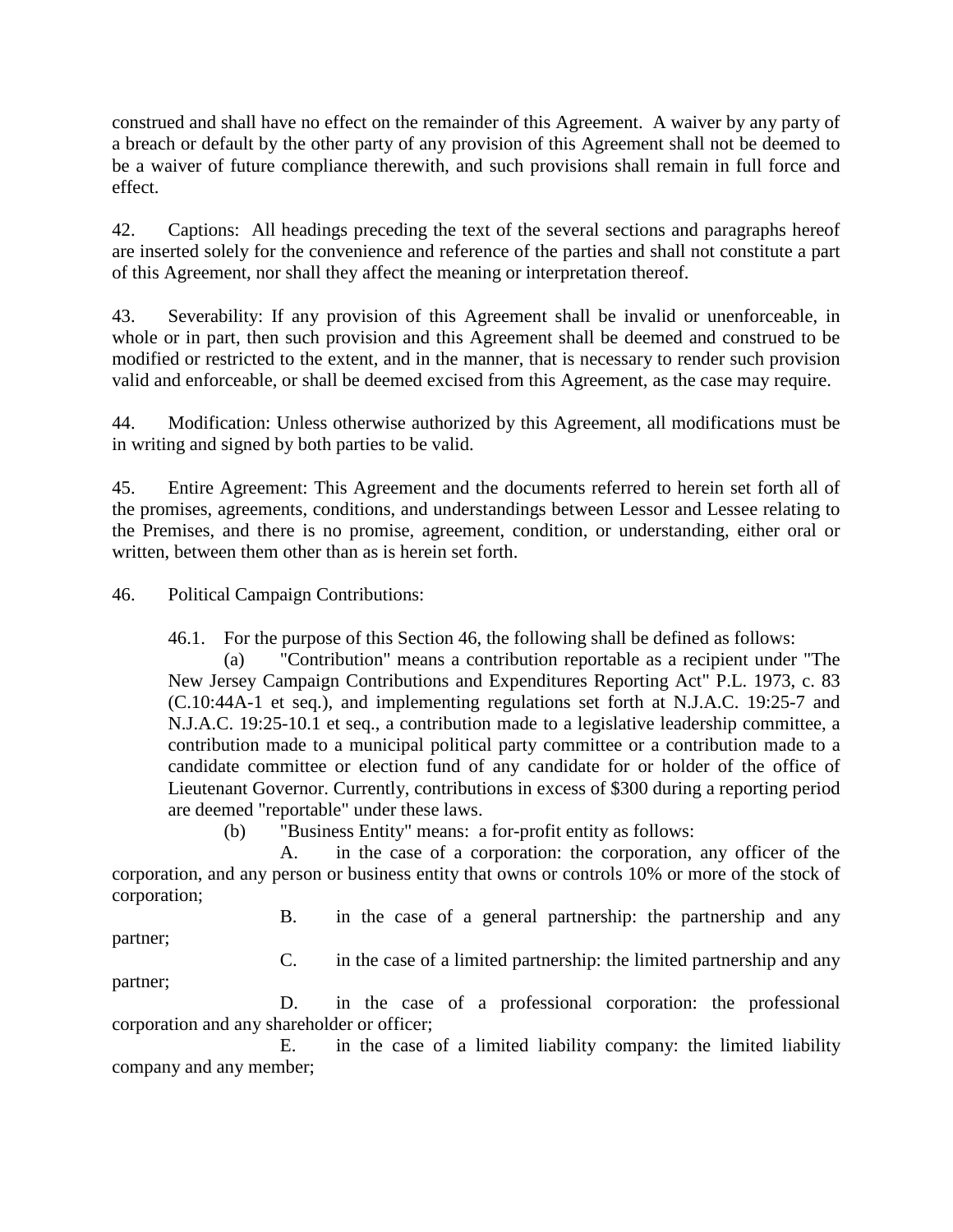F. in the case of a limited liability partnership: the limited liability partnership and any partner;

G. in the case of a sole proprietorship: the proprietor; and

H. in the case of any other form of entity organized under the laws of this State or other state or foreign jurisdiction: the entity and any principal, officer, or partner thereof;

business entity;

(ii) any subsidiary directly or indirectly controlled by the

(iii) any political organization organized under section 527 of the Internal Revenue Code that is directly or indirectly controlled by the business entity, other than a candidate committee, election fund, or political party committee; and

(iv) with respect to an individual who is included within the definition of business entity, the individual's spouse or civil union partner, and any child residing with the individual, provided, however, that, P.L. 2005, c. 51 shall not apply to a contribution made by such spouse, civil union partner, or child to a candidate for whom the contributor is entitled to vote or to a political party committee within whose jurisdiction the contributor resides unless such contribution is in violation of section 9 of P.L. 2005, c. 51 (C.19:44A¬20.1 et seq.) ("Chapter 51").

(c) PL 2005, c. 51 – means Public Law 2005, chapter 51 (C. 19:44A-20.13 through C. 19:44A-20.25, inclusive) as expanded by Executive Order 117 (Gov. Corzine, September 24, 2008).

46.2 The terms, restrictions, requirements and prohibitions set forth in P.L. 2005, c. 51 are incorporated into this Agreement by reference as material terms of this Agreement with the same force and effect as if P.L. 2005, c. 51 were stated herein its entirety. Compliance with P.L. 2005, c. 51 by Lessee shall be a material term of this Agreement.

46.3 Lessee hereby certifies to the Lessor that commencing on and after October 15, 2004, Lessee (and each of its principals, subsidiaries and political organizations included within the definition of Business Entity) has not solicited or made any Contribution of money, pledge of Contribution, including in-kind Contributions, that would bar a contract agreement between Lessee and the Lessor pursuant to P.L. 2005, c. 51. Lessee hereby further certifies to the Lessor that any and all certifications and disclosures delivered to the Lessor by Lessee (and each of its principals, subsidiaries and political organizations included within the definition of Business Entity) are accurate, complete and reliable. The certifications made herein are intended to and shall be a material term of this Agreement and if the Treasurer of the State of New Jersey determines that any Contribution has been made in violation of P.L. 2005, c. 51, the Lessor shall have the right to declare this Agreement to be in default.

46.4 Lessee hereby covenants that Lessee (and each of its principals, subsidiaries and political organizations included within the definition of Business Entity) shall not knowingly solicit or make any Contributions of money, or pledge of a Contribution, including in-kind Contributions, to a candidate committee or election fund of any candidate or holder of the public office of Governor of New Jersey or to any New Jersey state or county political party committee prior to the expiration or earlier termination of this Agreement. The provisions of this Paragraph 46.4 are intended to and shall be a material term of this Agreement and if the Treasurer of the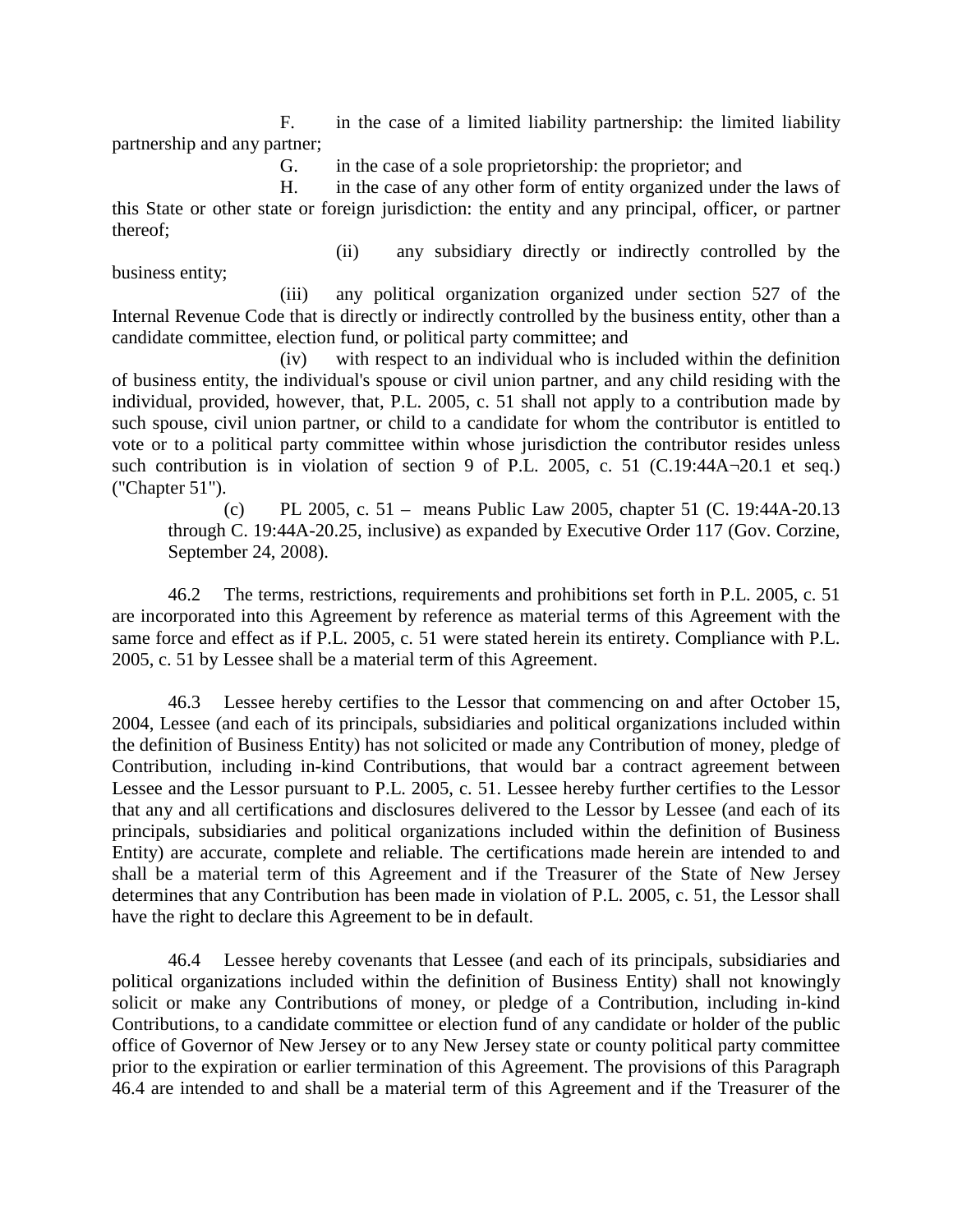State of New Jersey determines that any Contribution has been made by Lessee (and each of its principals, subsidiaries and political organizations included within the definition of Business Entity) in violation of P.L. 2005, c. 51, the Lessor shall have the right to declare this Agreement to be in default.

46.5 In addition to any other Event of Default specified in this Agreement, the Lessor shall have the right to declare an event of default under this Agreement if: (i) Lessee (or any of its principals, subsidiaries and political organizations included within the definition of Business Entity) makes or solicits a Contribution in violation of P.L. 2005, c. 51, (ii) Lessee (or any of its principals, subsidiaries and political organizations included within the definition of Business Entity) knowingly conceals or misrepresents a Contribution given or received; (iii) Lessee (or any of its principals, subsidiaries and political organizations included within the definition of Business Entity) makes or solicits Contributions through intermediaries for the purpose of concealing or misrepresenting the source of the Contribution; (iv) Lessee (or any of its principals, subsidiaries and political organizations included within the definition of Business Entity) makes or solicits any Contribution on the condition or with the agreement that it will be contributed to a campaign committee or any candidate or holder of the public office of Governor, or to any State or county party committee; (v) Lessee (or any of its principals, subsidiaries and political organizations included within the definition of Business Entity) engages or employs a lobbyist or consultant with the intent or understanding that such lobbyist or consultant would make or solicit any Contribution, which if made or solicited by Lessee (or any of its principals, subsidiaries and political organizations included within the definition of Business Entity) directly would violate the restrictions of P.L. 2005, c. 51; (vi) Lessee (or any of its principals, subsidiaries and political organizations included within the definition of Business Entity) funds Contributions made by third parties, including consultants, attorneys, family members, and employees; (vii) Lessee (or any of its principals, subsidiaries and political organizations included within the definition of Business Entity) engages in any exchange of Contributions to circumvent the intent of P.L. 2005, c. 51; (viii) Lessee (or any of its principals, subsidiaries and political organizations included within the definition of Business Entity) directly or indirectly through or by any other person or means, does any act which would violate the restrictions of P.L. 2005, c. 51; or (ix) any material misrepresentation exists in any Political Campaign Contribution Certification and Disclosure which was delivered by Lessee to the Lessor in connection with this Agreement.

47. Counterparts: This Agreement may be executed in any number of counterparts, each of which shall be an original, and all of which, when taken together, shall constitute one and the same document. The transmission by facsimile of an executed counterpart of this Lease shall be deemed to constitute due and sufficient delivery of such counterpart.

48. Broker's Commission: Lessee and Lessee each represent and warrant to the other that it has had no dealings with any broker, salesperson or agent in connection with the lease of the Premise, except for Lessor's broker, Cushman & Wakefield ("Seller's Broker"). Lessor shall be solely responsible for the payment of all fees and commissions due to Seller's Broker. Each party agrees to pay and settle any claims of brokers or agents for fees or commissions arising out of this transaction attributable to a breach by such party of its representations under this Section 48.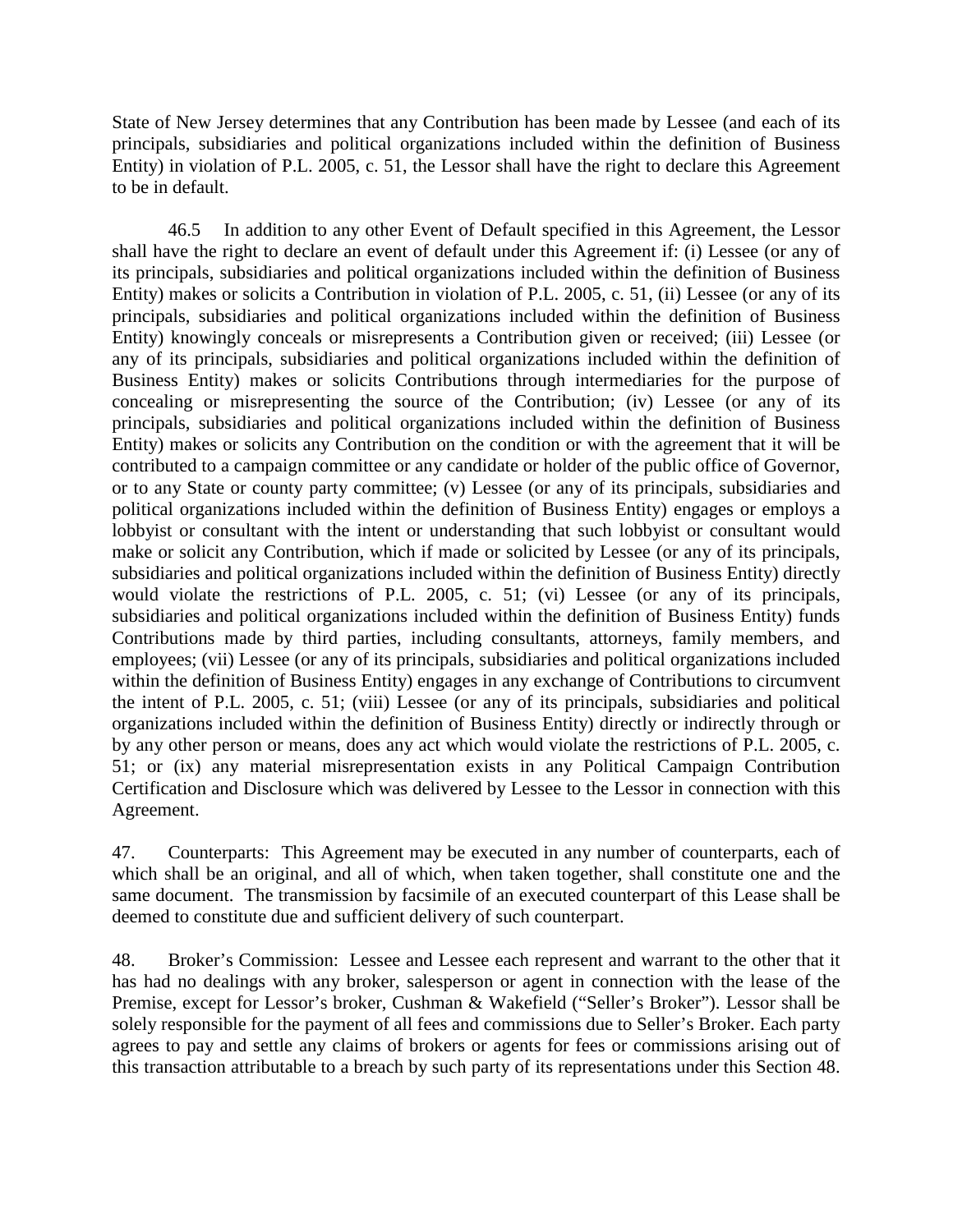The provisions of this Paragraph 48 shall survive the expiration or termination of this Agreement.

49. Successors and Assigns: This Agreement shall bind and inure to the benefit of Lessor and Lessee and their respective successors and assigns.

50. Memorandum of Lease: Upon the execution and delivery of this Lease, Lessee and Lessor shall execute and record against the Premise a memorandum of lease in the form attached hereto as Exhibit "C".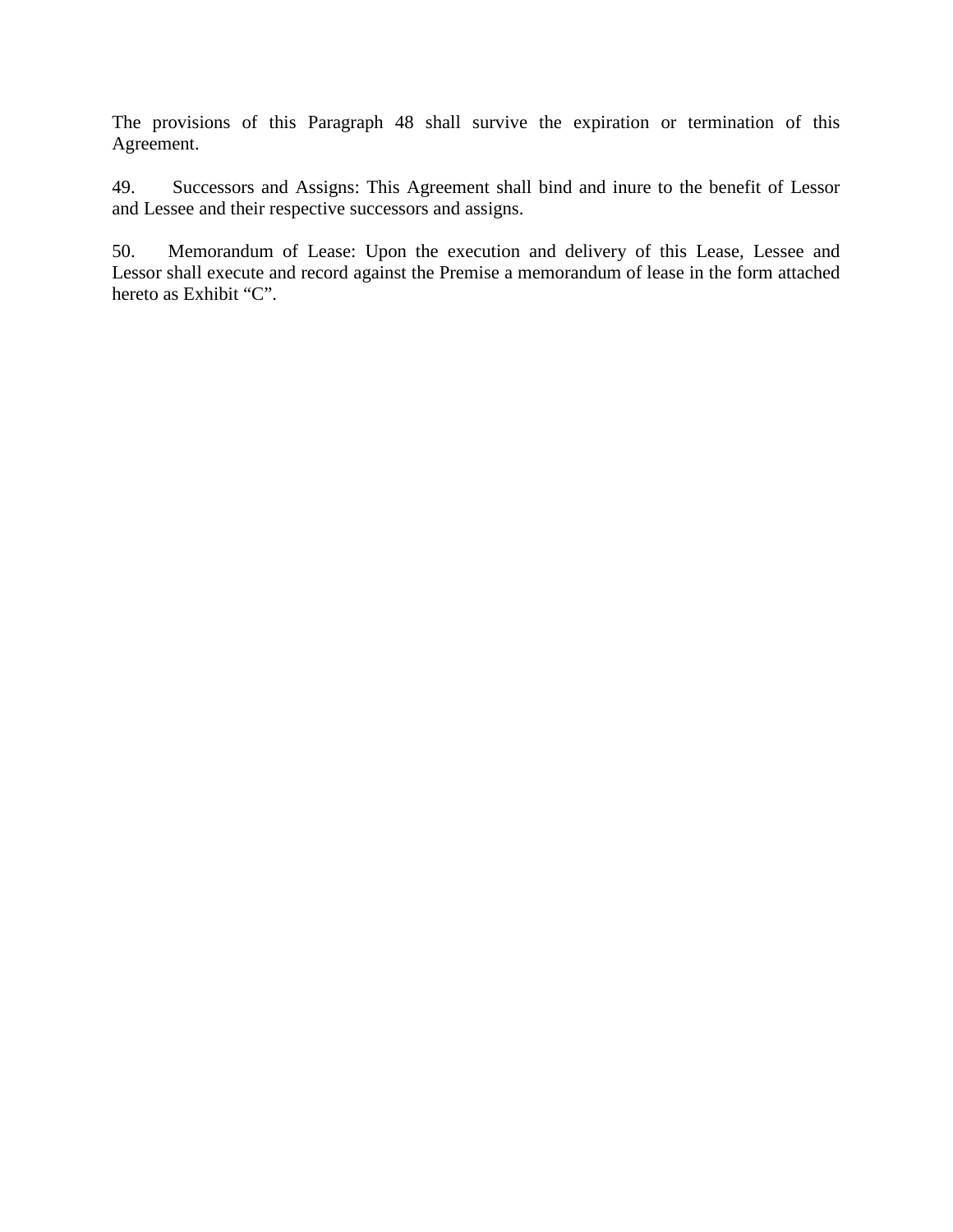IN WITNESS WHEREOF, and intending to be bound hereby, the parties hereto have caused this Ground Lease Agreement to be duly executed, effective as of the day and year first above written.

LESSOR: FORT MONMOUTH ECONOMIC REVITALIZATION AUTHORITY

By: \_\_\_\_\_\_\_\_\_\_\_\_\_\_\_\_\_\_\_\_\_\_\_\_\_\_\_\_\_\_\_\_\_

LESSEE:

By: \_\_\_\_\_\_\_\_\_\_\_\_\_\_\_\_\_\_\_\_\_\_\_\_\_\_\_\_\_\_\_\_\_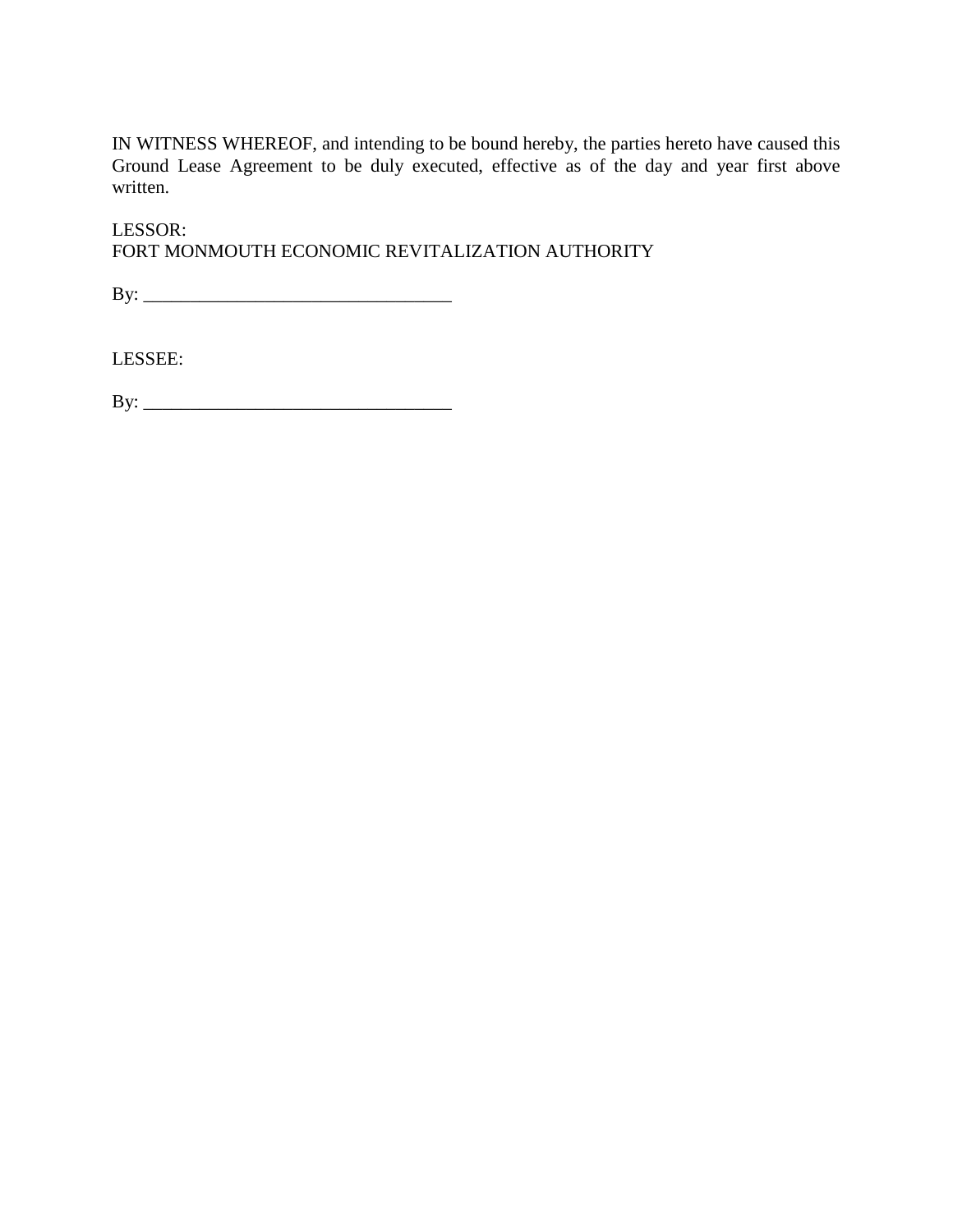### **EXHIBIT "A"**

## **DESCRIPTION OF PREMISES**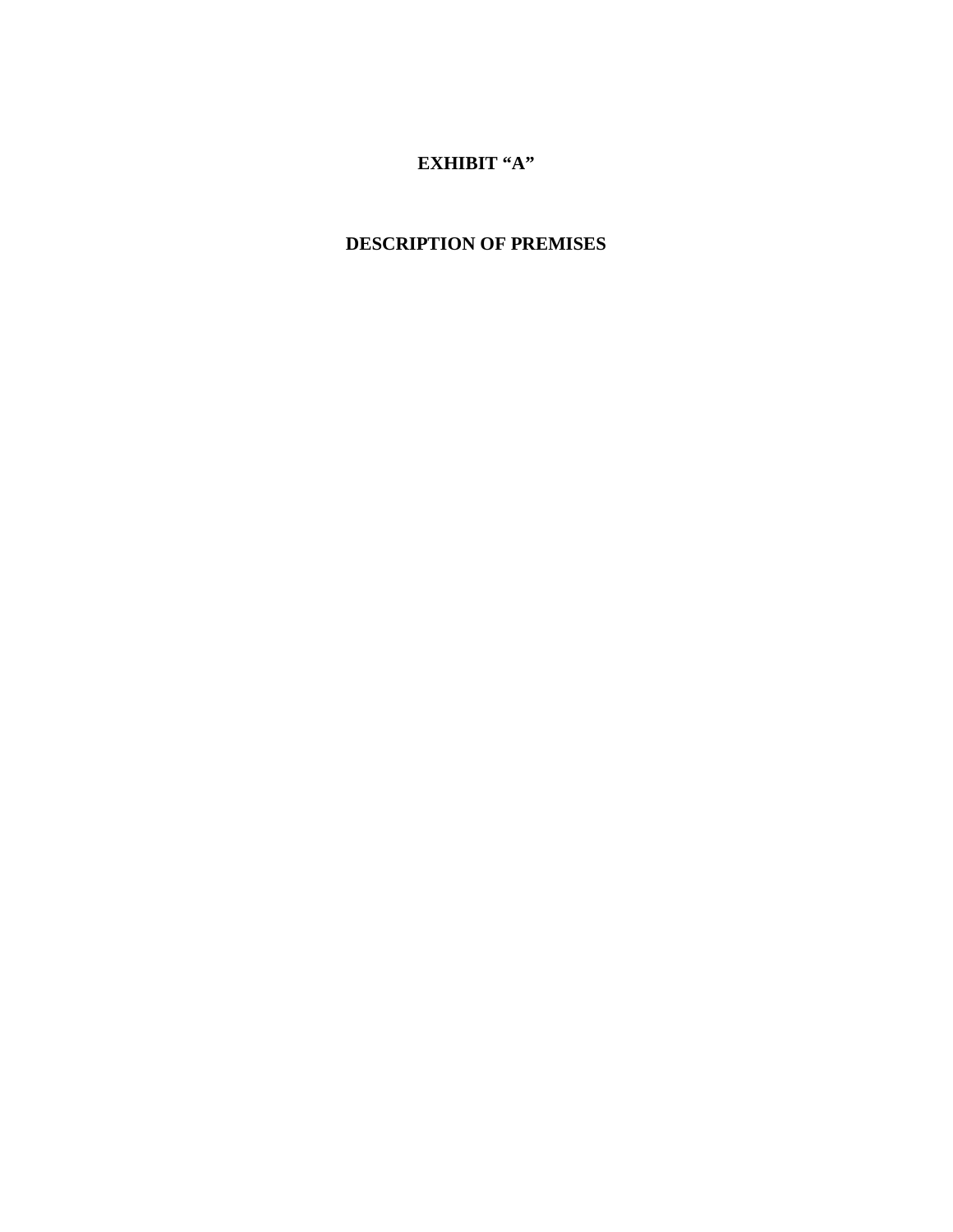#### **EXHIBIT "B"**

#### **ENVIRONMENTAL PROTECTION PROVISIONS**

### 1. NOTICE OF PRESENCE OF ASBESTOS AND COVENANT – WARNING!

A. The LESSEE is warned that the Premises contain friable and non-friable asbestos or asbestos-containing material (hereinafter referred to as "ACM"). Unprotected or unregulated exposures to asbestos in product manufacturing, shipyard, and building construction workplaces have been associated with asbestos-related diseases. Both the U.S. Occupational Safety and Health Administration (OSHA) and the U.S. Environmental Protection Agency (EPA) regulate asbestos because of the potential hazards associated with exposure to airborne asbestos fibers. Both OSHA and EPA have determined that such exposure increases the risk of asbestos-related diseases, which include certain cancers and which can result in disability or death.

B. The LESSEE acknowledges that it has been invited, urged and cautioned to inspect the Premises prior to accepting the conveyance herein. More particularly, the LESSEE acknowledges that it has been invited, urged and cautioned to inspect the Premises as to its asbestos and ACM content and condition and any hazardous or environmental conditions relating thereto. Notwithstanding the foregoing notice, the LESSEE shall be deemed to have relied solely on its own judgment in assessing the overall condition of all or any portion of the Premises including, without limitation, any asbestos and ACM hazards or concerns.

C. Any description of the Premises or other information relating to the condition of the Premises provided by the LESSOR to the LESSEE is based on the best information available to the LESSOR from the Department of the Army and is believed to be correct, but an error or omission, including, but not limited to, the omission of any information available to the Department of the Army and/or any other Federal agency, shall not constitute grounds or reason for any claim by the LESSEE against the LESSOR, including, without limitation, any claim for allowance, refund, or deduction from the rent.

D. The LESSOR assumes no liability for damages for personal injury, illness, disability, or death, to the LESSEE, or to the LESSEE's successors, assigns, employees, invitees, or any other person subject to LESSEE's control or direction, or to any other person, including members of the general public, arising from or incident to the purchase, transportation, removal, handling, use, disposition, or other activity causing or leading to contact of any kind whatsoever with asbestos on the Premises that is the subject of this Agreement, whether the LESSEE, its successors or assigns has or have properly warned or failed properly to warn the individual(s) injured.

E. Building 275 and Building 282 have been determined to contain friable asbestos. The LESSEE covenants and agrees to undertake any and all asbestos remediation or abatement in said buildings that may be required under applicable law or regulation at no expense to the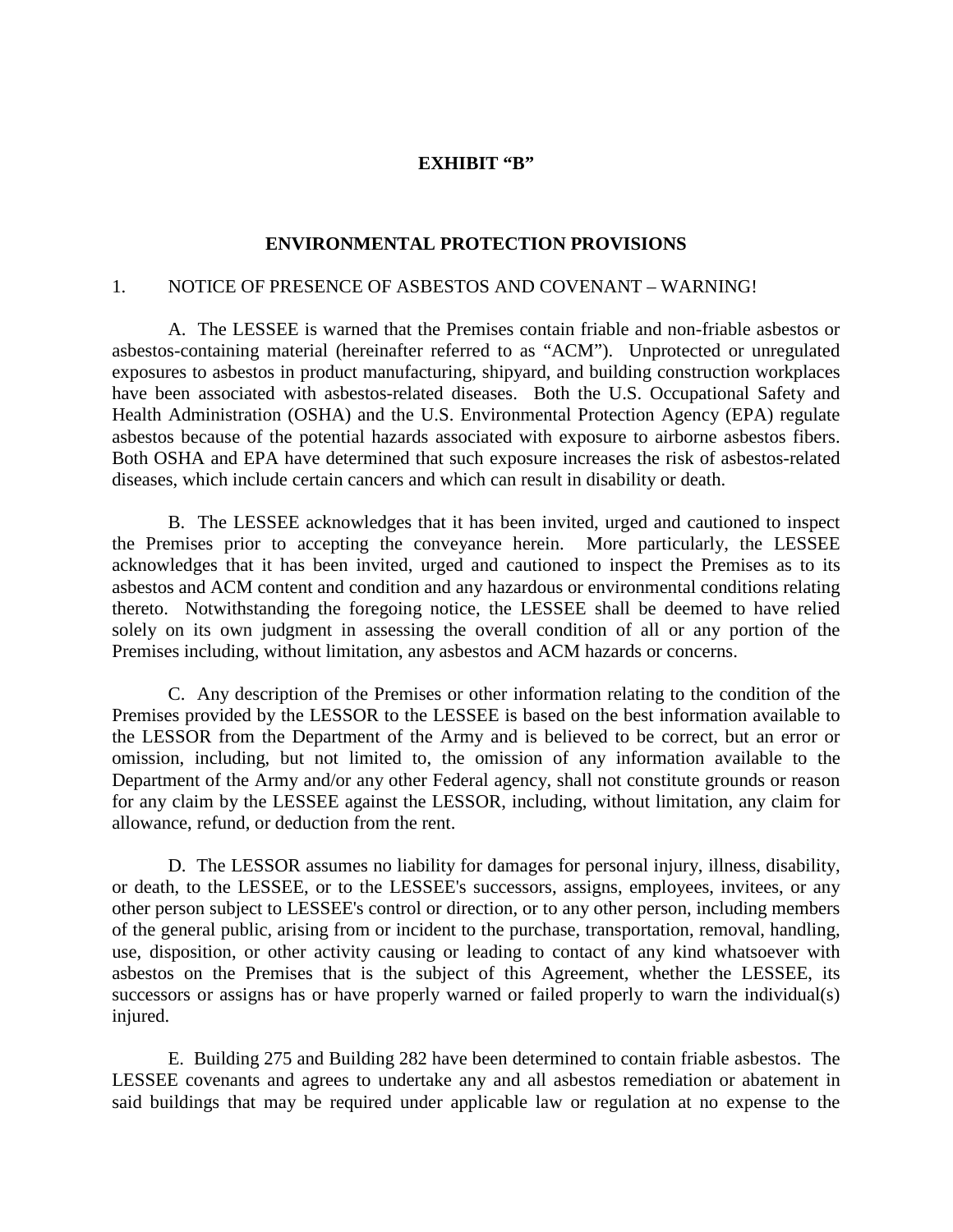LESSOR. The LESSOR has agreed to lease the said buildings to the LESSEE prior to remediation or abatement of asbestos and/or ACM hazards in reliance upon the LESSEE's express representation and covenant to perform the required asbestos abatement or remediation of the said buildings. The LESSEE further covenants and agrees that, in its use and occupancy of the Premises, it will comply with all Federal, State, and local laws and regulations relating to asbestos and ACM and to be responsible for any future remediation or abatement of asbestos and/or ACM, including asbestos and/or ACM in or on buried pipelines, found to be necessary under applicable laws or regulations.

### 2. NOTICE OF THE PRESENCE OF LEAD-BASED PAINT AND COVENANT LIMITING THE USE OF THE PREMISES FOR RESIDENTIAL PURPOSES

A. Every purchaser of any interest in residential real property on which a residential dwelling was built prior to 1978 is notified that such property may present exposure to leadbased paint that may place young children at risk of developing lead poisoning. Lead poisoning in young children may produce permanent neurological damage, including learning disabilities, reduced intelligence quotient, behavioral problems, and impaired memory. Lead poisoning also poses a particular risk to pregnant women. The seller of any interest in residential real property is required to provide the buyer with any information on lead-based paint hazards from risk assessments or inspections in the seller's possession and notify the buyer of any known leadbased paint hazards. A risk assessment or inspection for possible lead-based paint hazards is recommended prior to purchase.

B. The LESSEE is hereby informed and does acknowledge that all buildings, residential and other real property improvements, located on the Premises, which were constructed or rehabilitated prior to 1978, are known or presumed to contain lead-based paint.

C. The LESSEE hereby acknowledges that it has conducted or has had the opportunity to conduct the risk assessment or inspection required by 24 C.F.R. § 35.90(a) with regard to the Premises. The LESSEE shall be deemed to have relied solely on its own judgment in assessing the condition of the Premises with regard to lead-based paint and any lead-based paint hazards.

D. The LESSEE for itself, its successors and assigns hereby covenants and agrees that it shall not permit the occupancy or use of any buildings or structures on the Premises as a residential dwelling, as defined under 24 C.F.R. § 35.86, without complying with all applicable laws and regulations pertaining to lead-based paint and lead-based paint hazards. Prior to permitting the occupancy of any building or structure on the Premises where its use subsequent to the conveyance herein is intended for residential habitation, the LESSEE specifically agrees to perform, at its sole expense, the Department of the Army's abatement responsibilities under title X of the Housing and Community Development Act of 1992 (Residential Lead-Based Paint Hazard Reduction Act of 1992), as amended.

### 3. NOTICE OF PRESENCE OF PESTICIDES AND COVENANT

A. The LESSEE is hereby notified and acknowledges that registered pesticides have been applied to the Premises and may continue to be present thereon. The LESSOR and LESSEE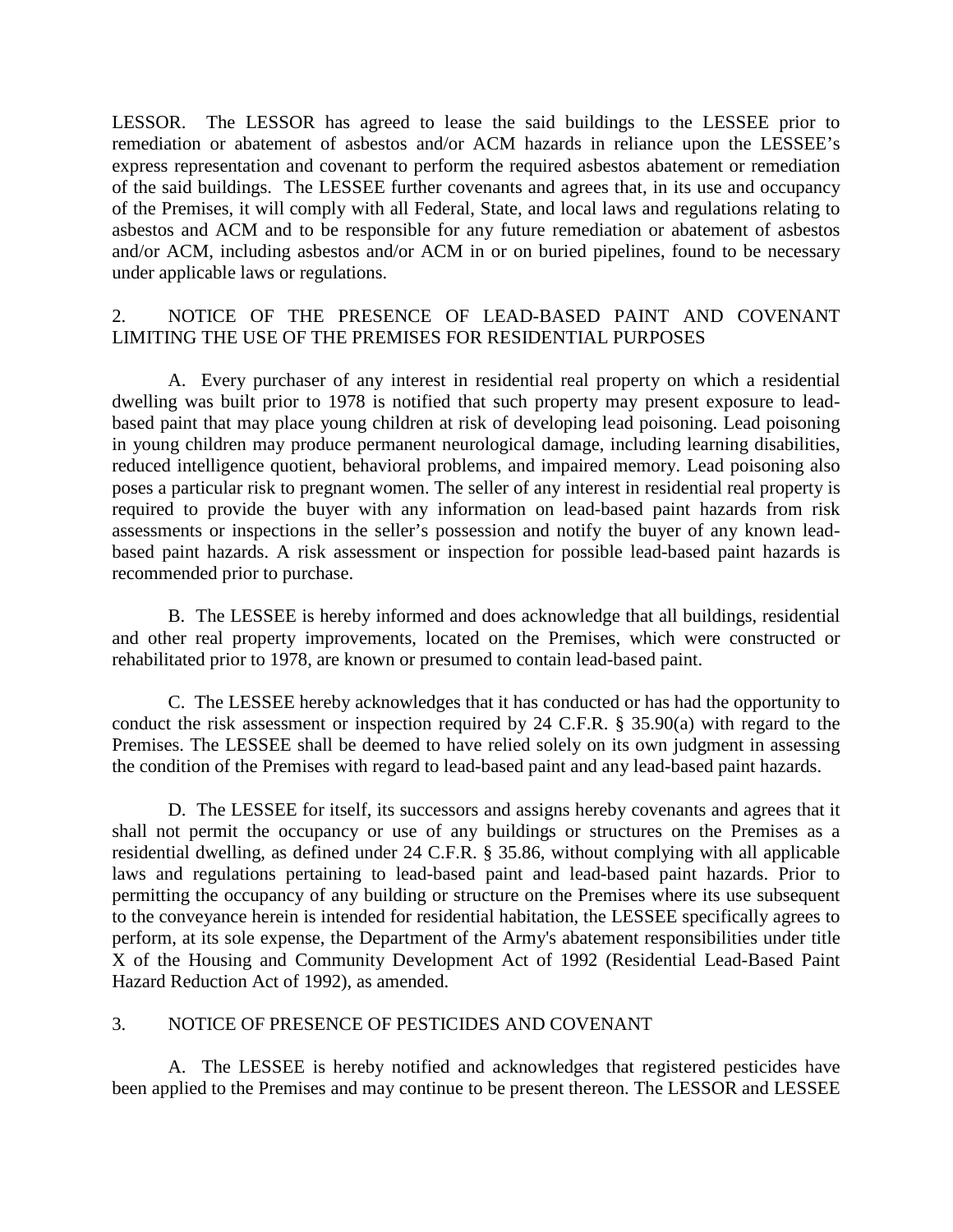know of no use of any registered pesticide in a manner (1) inconsistent with its labeling or with the Federal Insecticide, Fungicide, and Rodenticide Act (FIFRA) (7 U.S.C. § 136, et seq.) and other applicable laws and regulations, or (2) not in accordance with its intended purpose.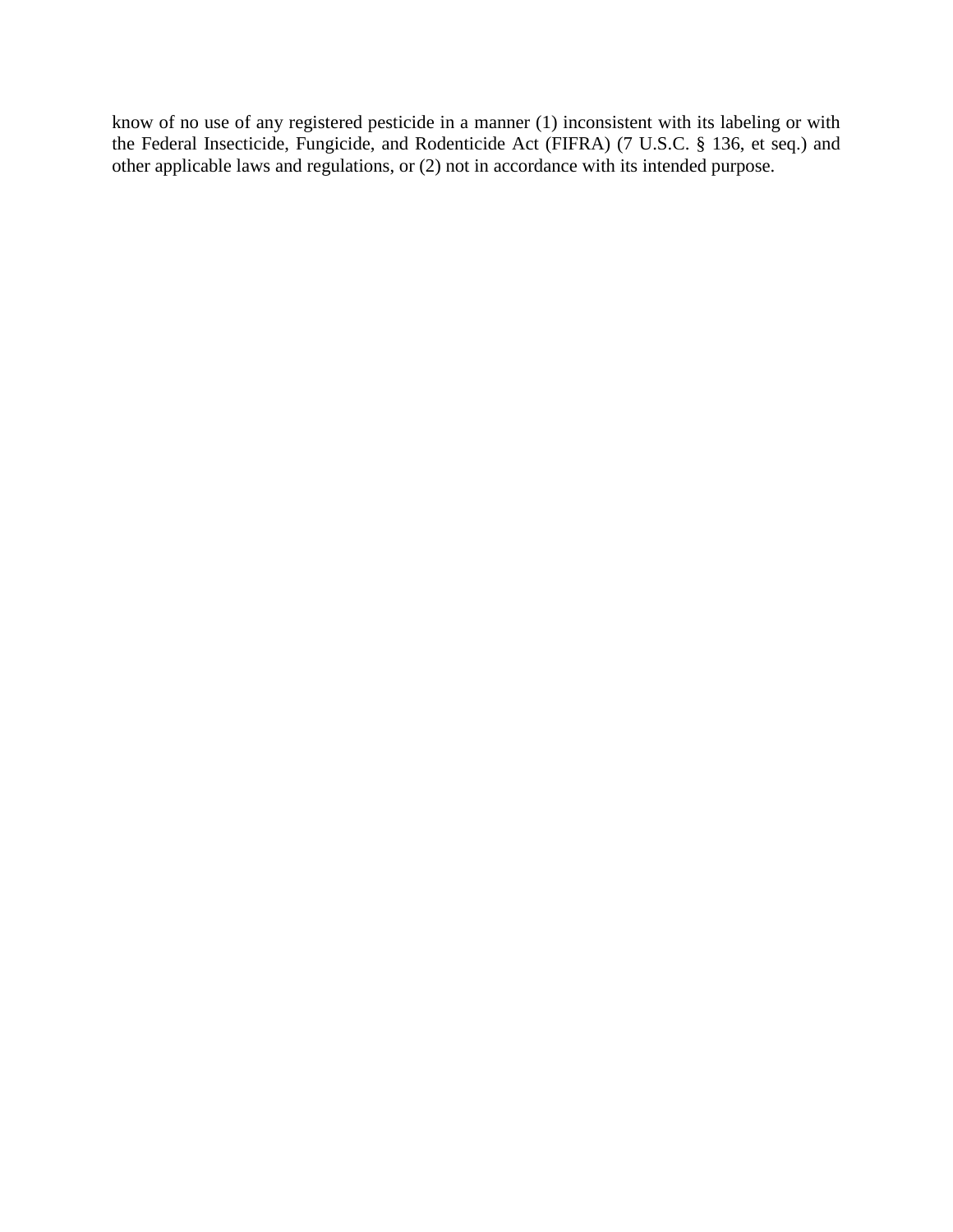#### **EXHIBIT "C"**

#### **MEMORANDUM OF LEASE**

Prepared by:

\_\_\_\_\_\_\_\_\_\_\_\_\_\_\_\_\_\_\_\_\_\_\_\_\_\_\_\_\_

THIS MEMORANDUM (this "Memorandum") is made this \_\_\_\_\_ of \_\_\_\_\_\_\_\_\_, 201\_, between the FORT MONMOUTH ECONOMIC REVITALIZATION AUTHORITY ("Lessor"), an instrumentality of the State of New Jersey, and ("Lessee"), a \_\_\_\_\_\_\_\_\_\_\_\_\_\_\_\_\_\_\_\_\_\_\_\_\_\_\_\_\_\_, with an office at \_\_\_\_\_\_\_\_\_\_\_\_\_\_\_\_\_\_\_\_\_\_\_\_\_\_\_\_\_\_\_\_\_\_\_\_\_\_, to reflect certain terms and conditions of that certain Ground Lease Agreement, dated \_\_\_\_\_\_\_\_\_\_\_\_\_, 201\_, by and between Lessor and Lessee (the "Lease").

LEASED PROPERTY: That portion of the real property described in Exhibit "A" attached hereto and made a part hereof, known and designated on the official tax map of the Borough of Oceanport, County of Monmouth, State of New Jersey as a portion of Block \_\_\_, Lot \_\_\_, and more fully depicted on Exhibit "A" attached hereto and incorporated herein (the "Premises").

LEASE DATE:  $\qquad \qquad .201$ 

TERM COMMENCEMENT DATE: \_\_\_\_\_\_\_\_\_\_\_\_\_\_\_\_\_\_\_\_, 201\_

TERM EXPIRATION DATE: Unless sooner terminated as provided in the Lease, \_\_\_\_\_\_\_\_\_ (\_\_\_) years after the Commencement Date.

All of the terms and conditions of the Lease are incorporated herein by reference as though set forth fully herein. All capitalized terms not specifically defined herein shall have the meaning set forth in the Lease. In the event of any conflict between the terms hereof and the terms of the Lease, the Lease shall control, govern and prevail. Nothing contained herein is intended to modify or alter the terms, conditions or provisions of the Lease.

IN WITNESS WHEREOF, Lessor and Lessee have duly executed this Memorandum of Lease as of the date first above written.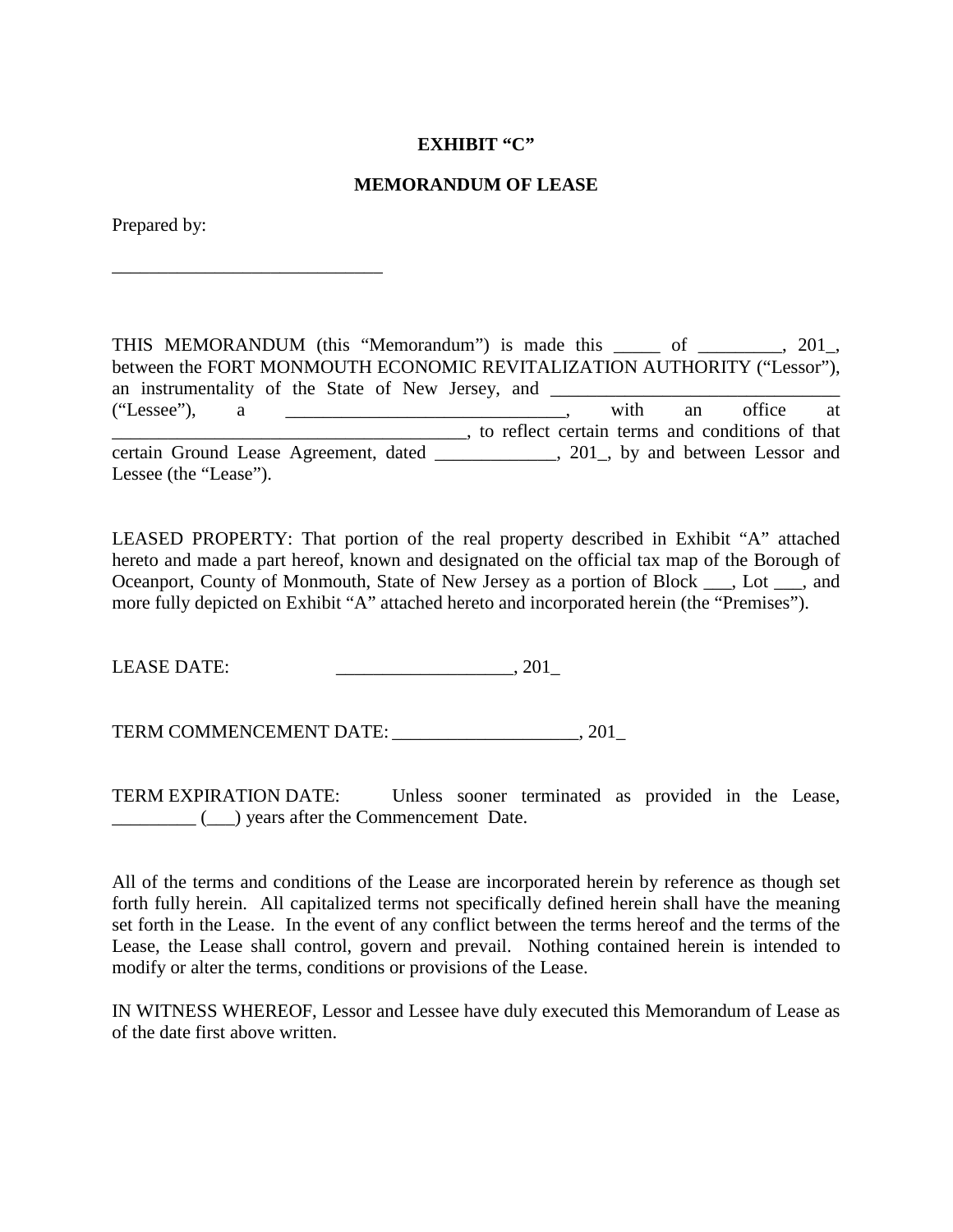### LANDLORD:

### ATTEST: FORT MONMOUTH ECONOMIC REVITALIZATION AUTHORITY

| Name:   |  |
|---------|--|
| Title:  |  |
|         |  |
| TENANT: |  |
|         |  |
| ATTEST: |  |
|         |  |
|         |  |
|         |  |
| Name:   |  |
| Title:  |  |
|         |  |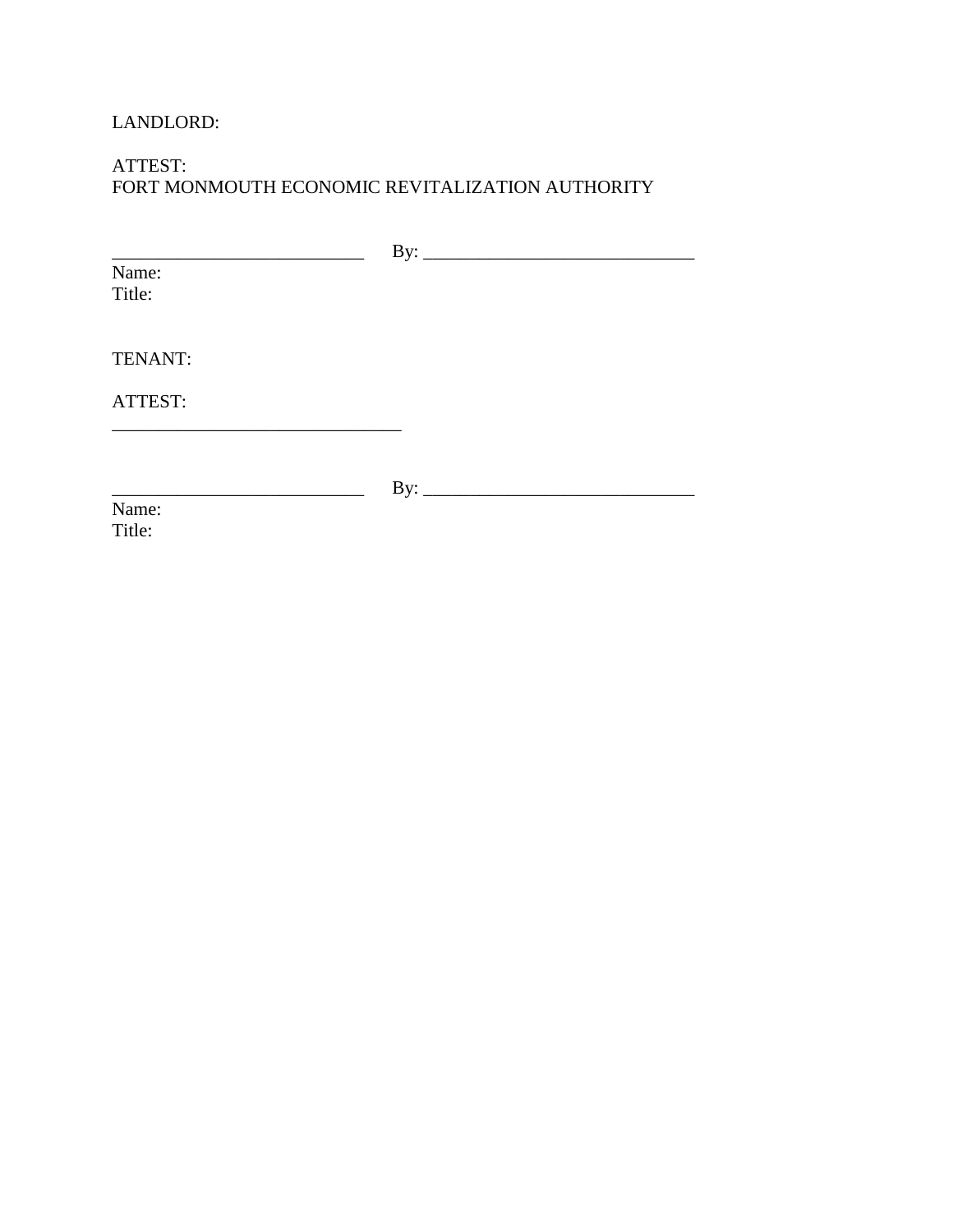State of New Jersey :

: SS

County of \_\_\_\_\_\_\_\_\_\_\_\_\_\_\_\_\_ :

BE IT REMEMBERED, that on this \_\_\_\_\_ day of \_\_\_\_\_\_\_\_\_\_\_\_\_, 201\_, before me, the undersigned, personally appeared \_\_\_\_\_\_\_\_\_\_\_\_\_\_\_\_\_\_\_, who I am satisfied is the \_\_\_\_\_\_\_\_\_\_\_\_\_\_\_\_\_\_\_\_\_\_\_\_\_\_\_\_\_\_\_ of the Fort Monmouth Economic Revitalization Authority, an instrumentality of the State of New Jersey, the party whose name is subscribed to the within Memorandum of Lease, and as such officer, he did acknowledge that he signed, sealed and delivered the same as such officer and as the voluntary act and deed of such entity for the uses and purposes therein expressed.

IN WITNESS WHEREOF, I have hereunto set my hand and official seal this \_\_\_\_\_\_ day of \_\_\_\_\_\_\_\_\_\_\_\_\_\_\_\_\_\_\_\_, 201\_.

Notary Public

My commission expires:

\_\_\_\_\_\_\_\_\_\_\_\_\_\_\_\_\_\_\_\_\_\_\_\_\_\_\_\_